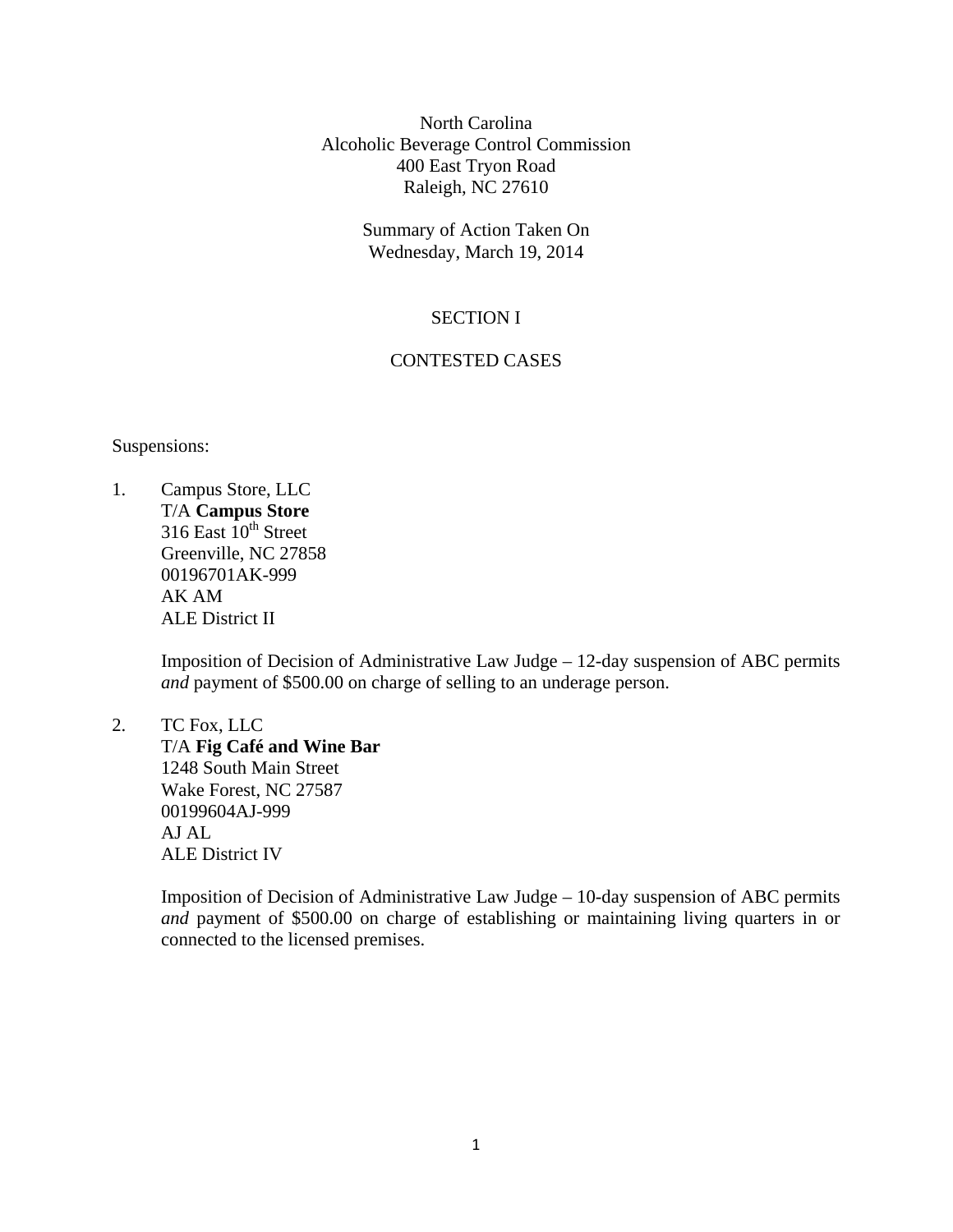Revocation:

3. Republic, LLC T/A **Republic**  353 West Main Street, Unit 1 Durham, NC 27701 00175216AJ-999 AJ AL AZ Audit Division

> Imposition of Decision of Administrative Law Judge – Cancel ALL ABC permits on charge of failure to file annual financial and inventory reports.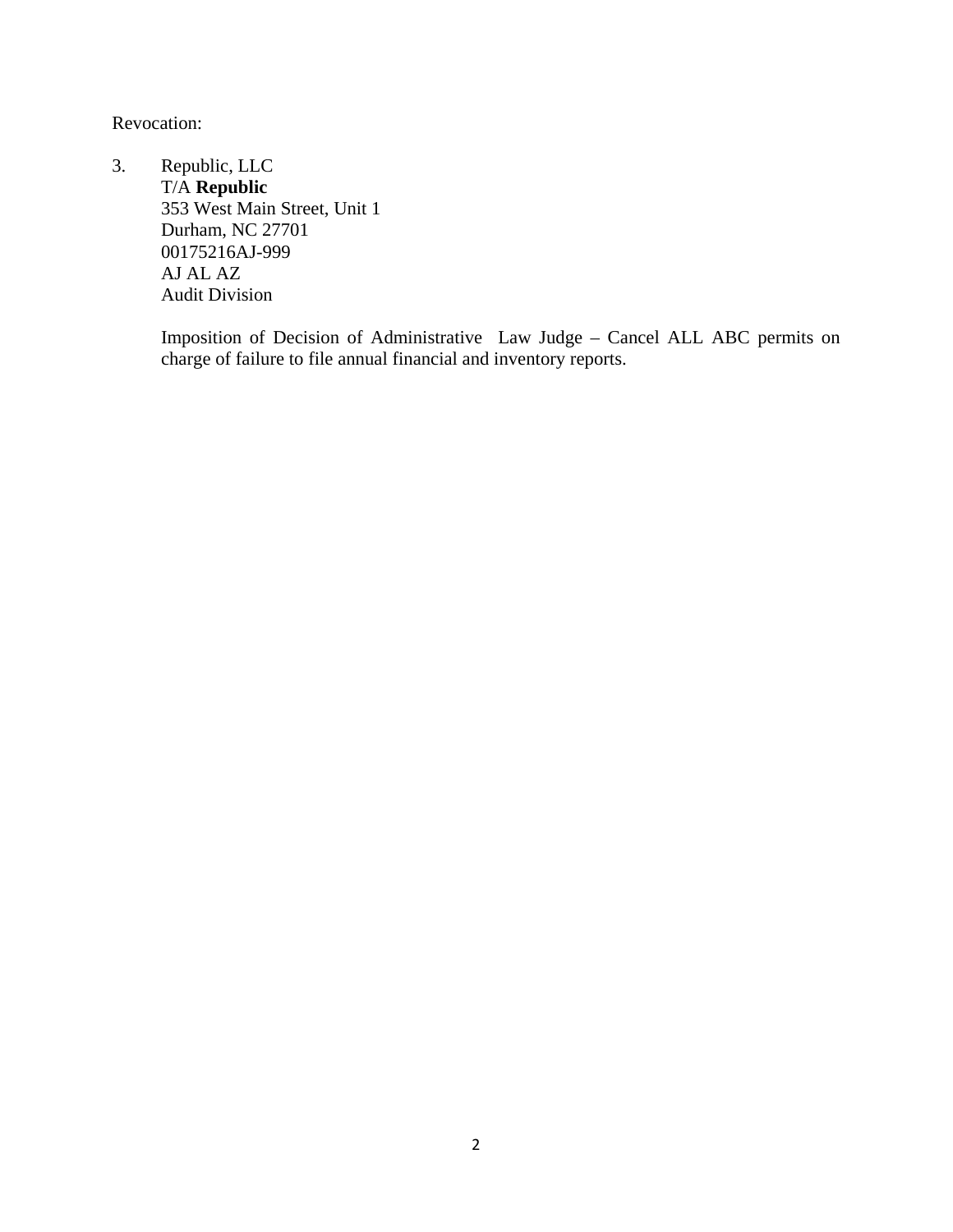## SECTION II

## OFFERS IN COMPROMISE

Suspensions:

4. New Apple, Inc. T/A **Applebees Neighborhood Grill and Bar 16**  2036 Blowing Rock Road Boone, NC 28607 Q11531-988 AJ AL AY Boone Police Department

> Offer in Compromise – 12-day suspension, suspended upon payment of \$1,200.00 on charge of giving to an underage person.

5. TriPresto, Inc. T/A **Bison Bar**  815 East Whitaker Mill Road Raleigh, NC 27608 00205215AJ-999 AJ AN AL AZ ALE District IV

> Offer in Compromise – Nine-day suspension, suspended upon payment of \$900.00 on charges of failure to superintend and missing tax stamp.

6. Circle K Stores, Inc. T/A **Circle K Store 5108**  4636 Sharon Road Charlotte, NC 28211 Q11434-923 AK AO AM Mecklenburg ABC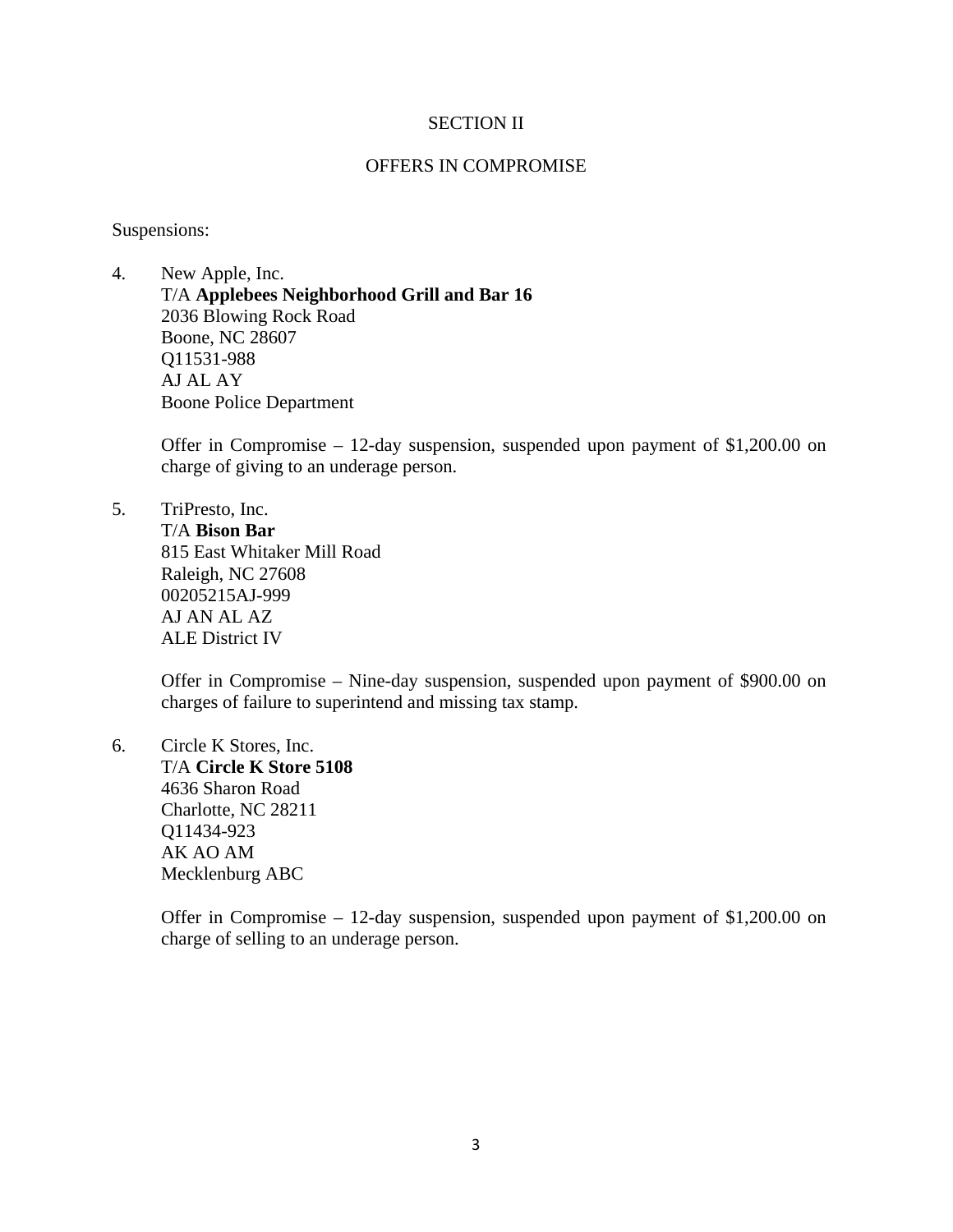7. Julio Gonzalez Villegas T/A **El Paisano Bar and Grill**  5846 Albemarle Road Charlotte, NC 28205 00127705AJ-999 AJ Mecklenburg ABC

> Offer in Compromise – 10-day suspension, suspended upon payment of \$1,000.00 on charges of giving away or selling alcoholic drinks at a price that is different from the usual price to a segment of the population and failure to maintain on the premises, available for inspection or audit for three years, all records including original invoices related to alcoholic beverages.

8. Guevara Alfaro, Inc.

 T/A **El Tropico Restaurant**  4335 North Tryon Street Charlotte, NC 28213 00137986AJ-999 AJ AY Mecklenburg ABC

Offer in Compromise – Five-day suspension, suspended upon payment of \$500.00 on charge of failure to purchase malt beverages only from a wholesaler.

9. JCW Restaurant Group, Inc. T/A **EMZY Sushi Bar and Asian Kitchen**  550 South Tryon Street, Suite 160 Charlotte, NC 28202 00195536AJ-999 AJ AL AY Audit Division

> Offer in Compromise – Three-day suspension, suspended upon payment of \$300.00 on charge of failure to file annual financial reports.

10. Shree Ramadhuta, Inc. T/A **Food Mart**  2605 Central Avenue Charlotte, NC 28205 00191389AK-999 AK AM Mecklenburg ABC

> Offer in Compromise – 27-day suspension, suspended upon payment of \$2,700.00 on charge of knowingly possessing gambling equipment on the licensed premises.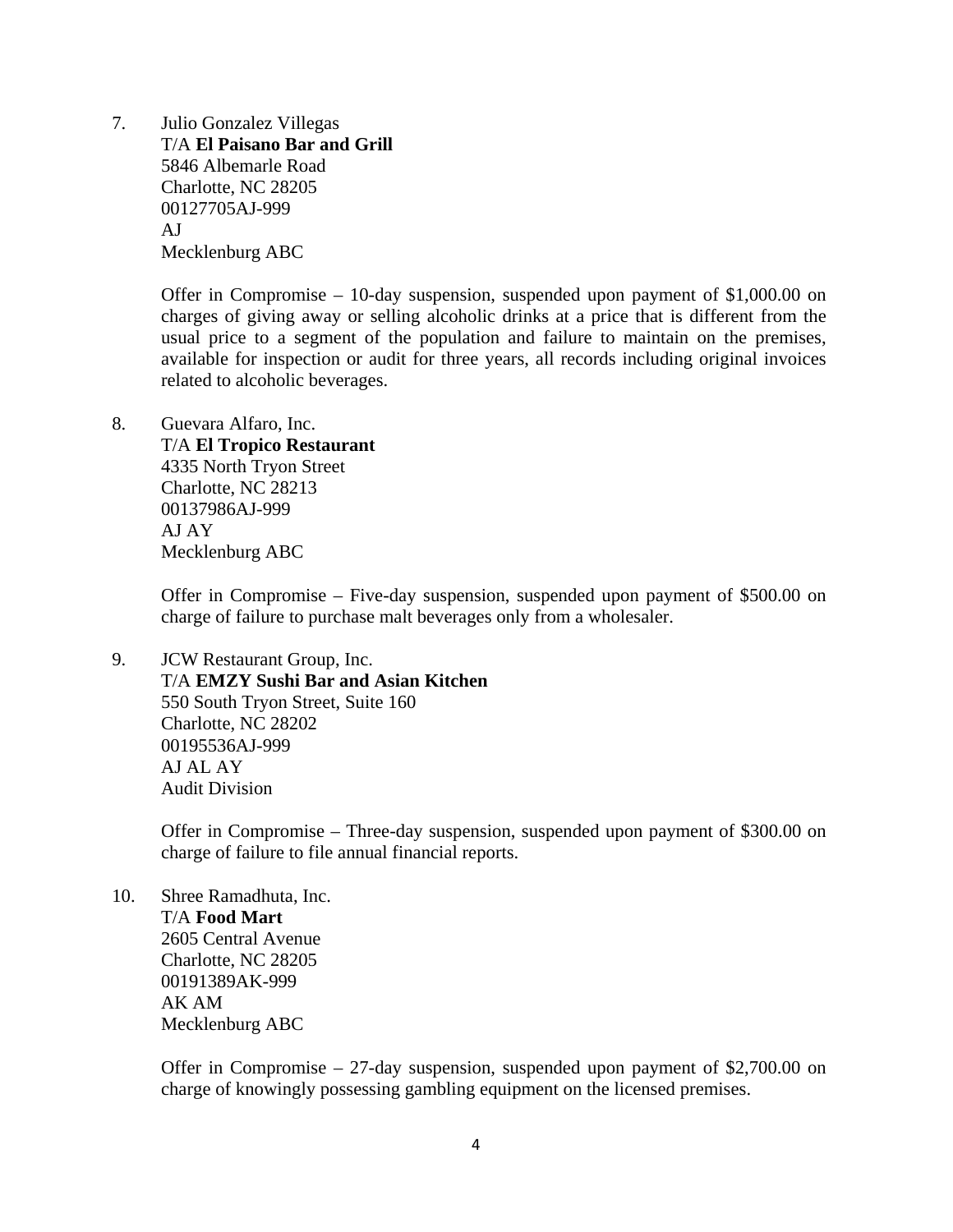11. Beroth Oil Company T/A **Four Brothers Food Store 206**  7895 Broad Street Rural Hall, NC 27045 Q11367-967 AK Triad Municipal ABC

> Offer in Compromise – 12-day suspension, suspended upon payment of \$1,200.00 on charge of selling to an underage person.

12. Ice Chest, LLC T/A **Ice Chest Pub and Grill**  6102 US 70 Mebane, NC 27302 00198559AJ-999 AJ AY ALE District IV

> Offer in Compromise – Five-day suspension, suspended upon payment of \$500.00 on charge of failure to purchase malt beverages only from a wholesaler.

13. Lagos Meat Market, LLC T/A **Lagos Meat Market**  3438 Hillsborough Road, Suite C Durham, NC 27705 00192601AK-999  $AK$ ALE District IV

> Offer in Compromise – 12-day suspension, suspended upon payment of \$1,200.00 on charge of selling to an underage person.

14. Gas Mart, Inc.

 T/A **Minuteman Food Mart 21**  5144 New Britton Hwy Whiteville, NC 28472 Q11274-975 AK ALE District III

Offer in Compromise – 12-day suspension, suspended upon payment of \$1,200.00 on charges of possessing alcoholic beverages for sale without first obtaining the applicable ABC Permit and revenue license on the licensed premises and failure to keep the sales tickets and delivery receipts furnished by the wholesaler, as well as all other records of purchases of malt beverages and wine, filed separate and apart from all other records.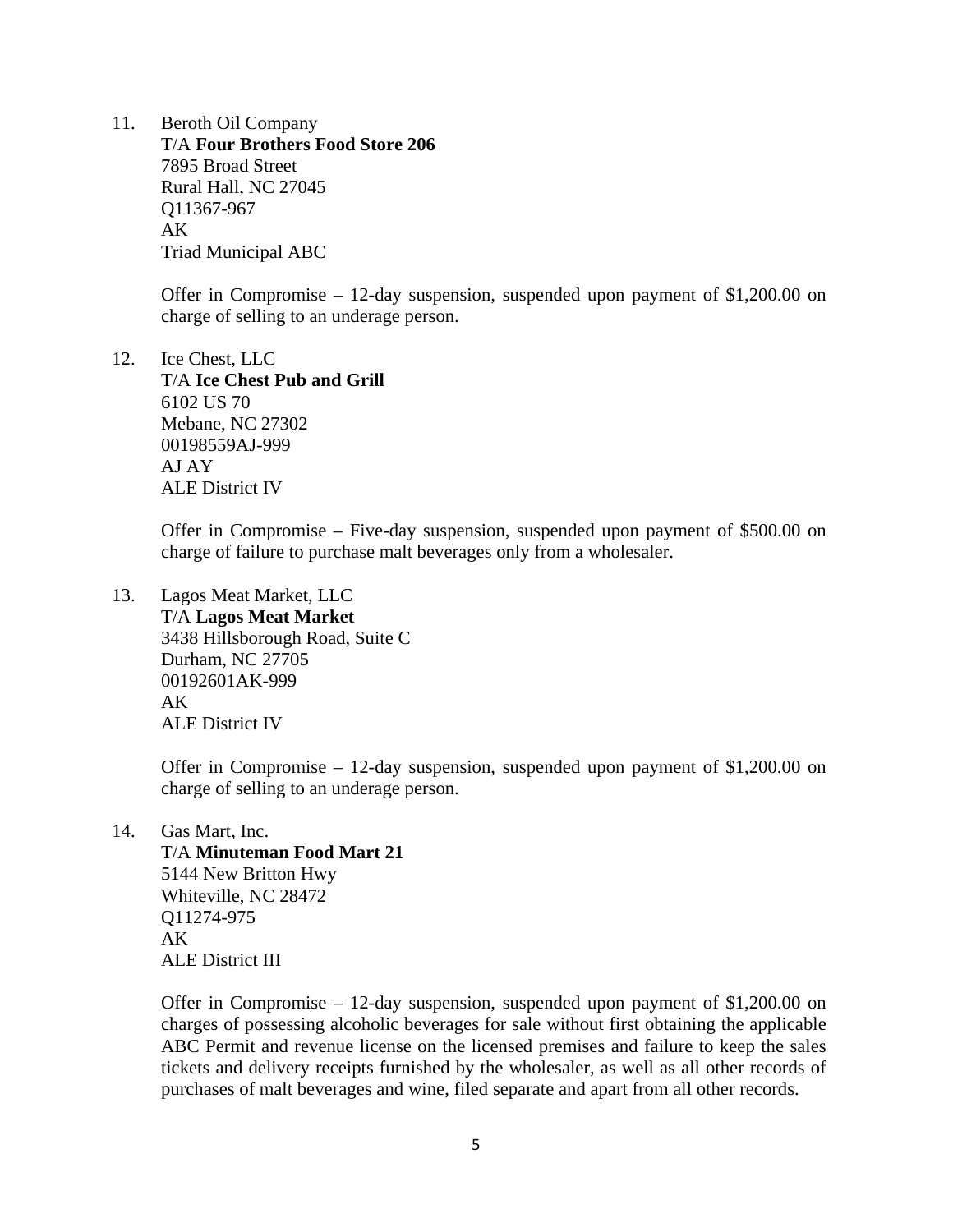15. Miro Miro, Inc. T/A **Miro Spanish Grille**  7804-A Rea Road Charlotte, NC 28277 00092041AJ-999 AJ AL AY Mecklenburg ABC

> Offer in Compromise – 13-day suspension, suspended upon payment of \$1,300.00 on charges of missing tax stamps and performing services while or after consuming alcoholic beverages.

16. Roderick Nathaniel Goodwin T/A **Munches Store**  404 Nixon Street Wilmington, NC 28401 46243A-998 AK AO ALE District III

> Offer in Compromise – 10-day suspension, suspended upon payment of \$1,000.00 on charges of (1) offering for sale glass tubes without maintaining a record of such transfers on the licensed premises, (2) failure to keep the sales tickets and delivery receipts furnished by the wholesaler, as well as all other records of purchases of malt beverages and wine, filed separate and apart from all other records and (3) selling, or possessing for sale, alcoholic beverages after failing to obtain or renew applicable revenue license.

17. Pantry, Inc.

 T/A **Pantry 395**  3600 West Dixson Boulevard Shelby, NC 28150 Q11443-698 AK AO AM Shelby Police Department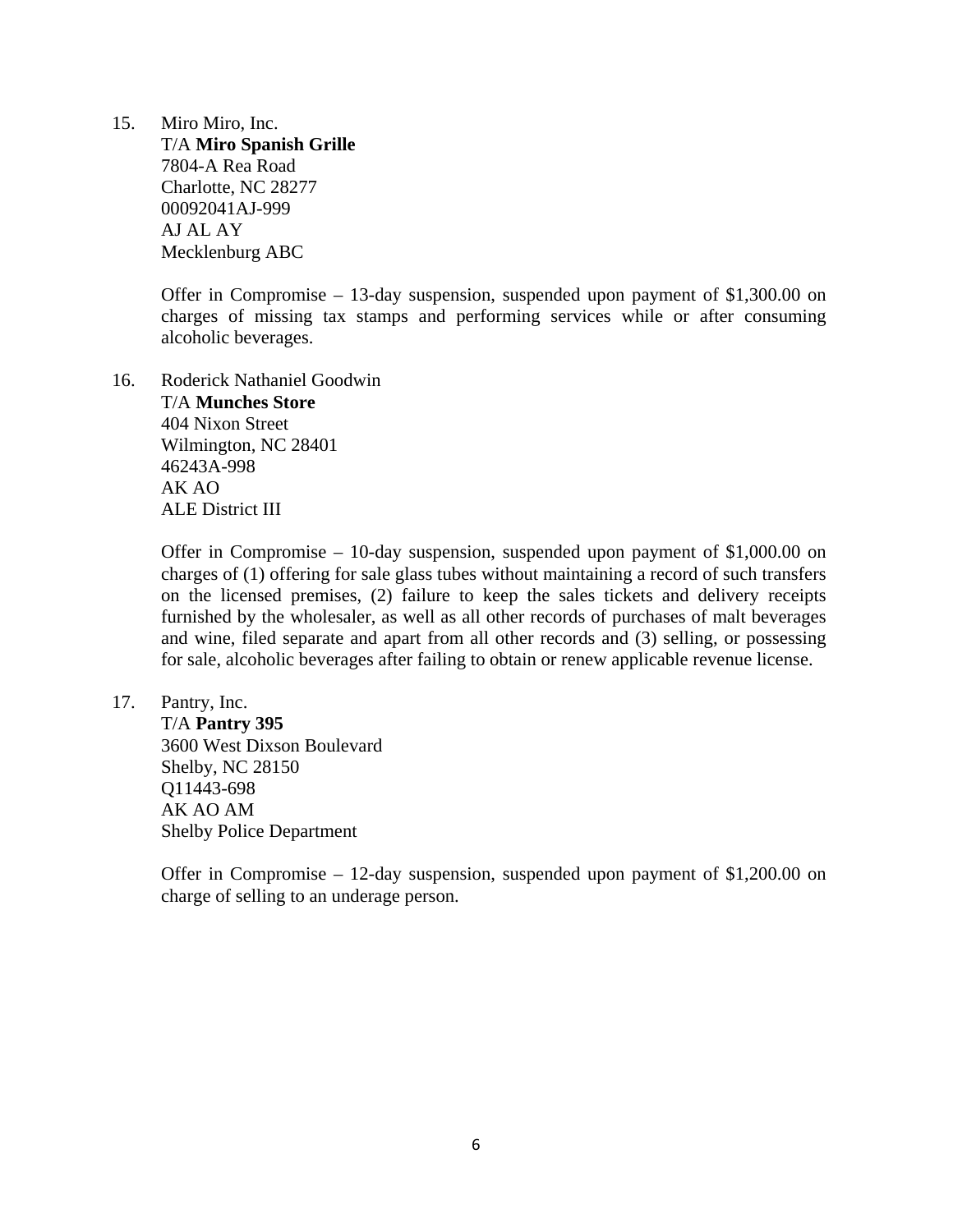18. Stegall Petroleum, Inc. T/A **SPI Express 6**  6706 East Marshville Boulevard Marshville, NC 28103 00112365AK-995 AK AM ALE District VIII

> Offer in Compromise – 12-day suspension, suspended upon payment of \$1,200.00 on charge of selling to an underage person.

19. GPM Southeast, LLC T/A **Scotchman 3182**  5200 Wrightsville Avenue Wilmington, NC 28403 Q11608-998 AK AO AM ALE District III

> Offer in Compromise – Nine-day suspension, suspended upon payment of \$900.00 on charge of selling to an underage person.

20. Wicked Weed Brewing, LLC T/A **Wicked Weed Brewing**  91 Biltmore Avenue Asheville, NC 28801 00204937AJ-999 AJ AN AL AY ALE District IX

> Offer in Compromise – 10-day suspension, suspended upon payment of \$1,000.00 on charges of performing services while or after consuming alcoholic beverages and allowing consumption of alcoholic beverages between the hours of 2:30 AM and 7:00 AM on the licensed premises.

21. 4 Govind, LLC T/A **Zip Thru**  890 Hwy 70 West Havelock, NC 28532 00210099AK-999 AK AO AM ALE District II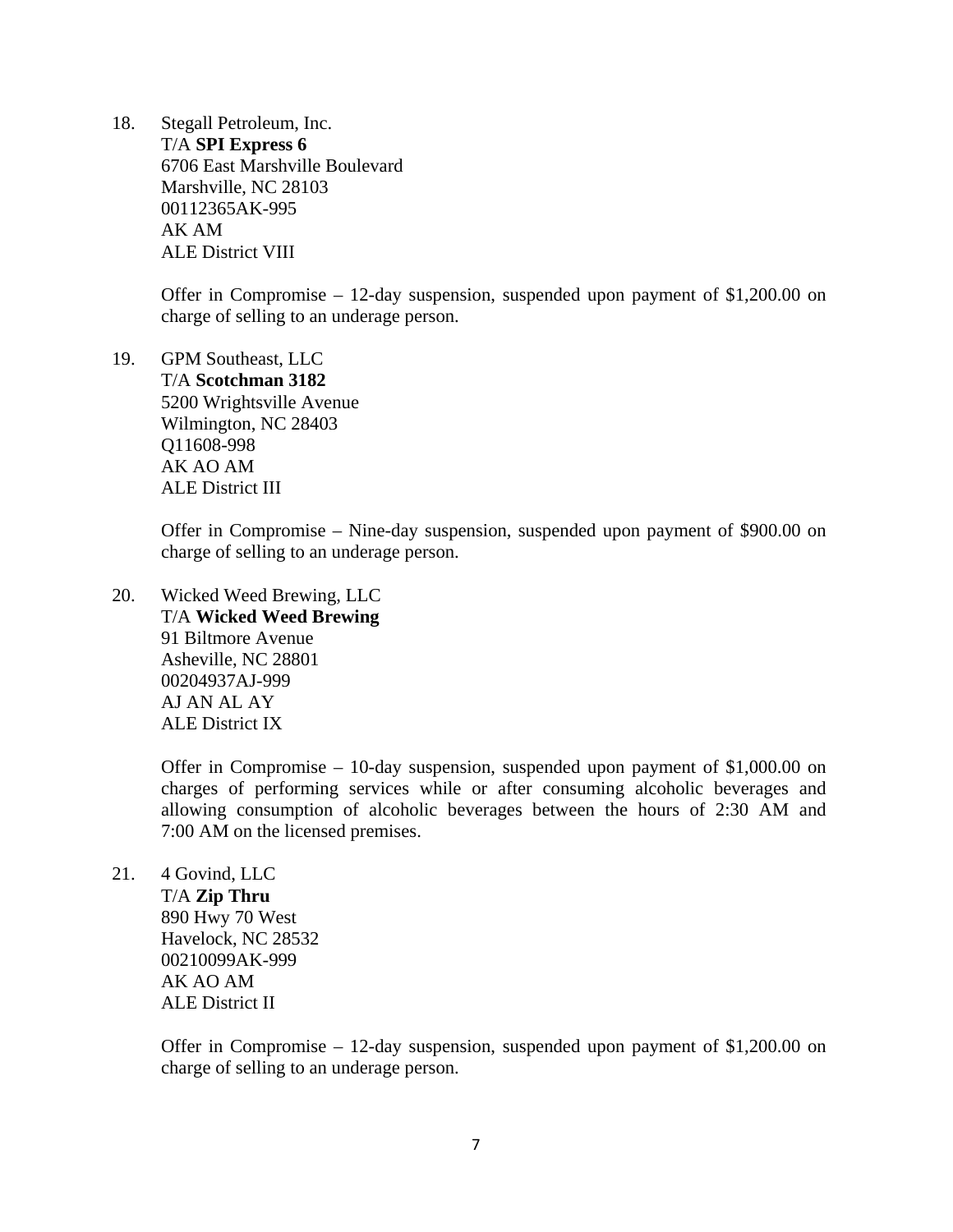22. Billy Dale Overbee T/A **Bambooz Tiki Bar**  101 Howell Road New Bern, NC 28562 00195715AJ-999 AJ AN AL AZ Craven ABC

> Offer in Compromise – Eight-day suspension, suspended upon payment of \$800.00 on charge of allowing a person who is not a member or a guest of a member to purchase or possess alcoholic beverages on the premises (two counts).

23. RS2 Enterprises, LLC T/A **Black Sheep Tavern**  21 North Front Street (Basement) Wilmington, NC 28401 00186984AJ-999 AJ AL AZ ALE District III

> Offer in Compromise – 12-day suspension, suspended upon payment of \$1,200.00 on charge of selling to an underage person.

24. Crazy Wings, LLC T/A **Buffalo Wings and Rings**  16715 Orchard Stone Run, Suite 200 Charlotte, NC 28277 00176449AJ-999 AJ AL AY Mecklenburg ABC

> Offer in Compromise – 18-day suspension, suspended upon payment of \$1,800.00 on charge of selling to an underage person (two counts).

25. BRR 1 Enterprises, Inc. T/A **Daytona**  1273 NC Hwy 90 East Taylorsville, NC 28681 00202406AK-999 AK AM ALE District VII

> Offer in Compromise – Five-day suspension, suspended upon payment of \$500.00 on charge of conducting a raffle in a room where alcoholic beverages were being sold on the licensed premises.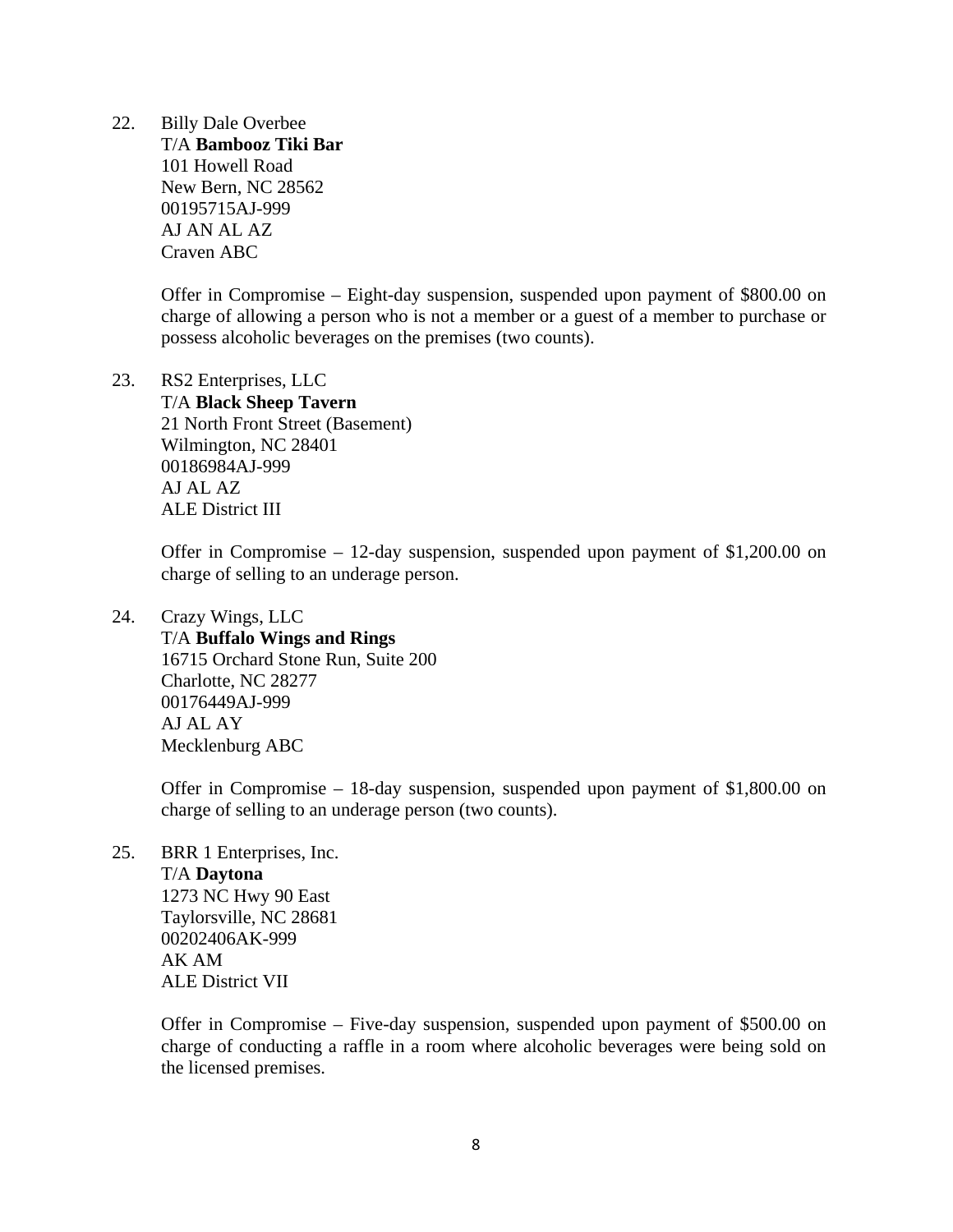26. Dolgencorp, LLC T/A **Dollar General Store 8456**  1130 South Pollock Street Selma, NC 27576 Q11589-810 AK AM ALE District IV

> Offer in Compromise – 12-day suspension, suspended upon payment of \$1,200.00 on charge of selling to an underage person.

27. EGF Enterprises II, Inc. T/A **Easy Shop II**  5724-A East WT Harris Boulevard Charlotte, NC 28215 AK AO AM Mecklenburg ABC

> Offer in Compromise – 24-day suspension, suspended upon payment of \$2,400.00 on charge of selling to an underage person.

28. Argelia Salazar T/A **El Tornado**  215 West Stanly Street Stanfield, NC 28163 00152638AK-999 AK ALE District VIII

> Offer in Compromise – 12-day suspension, suspended upon payment of \$1,200.00 on charge of possessing fortified wine and spirituous liquor on the licensed premises where such possession or consumption was not authorized by Chapter 18B.

29. Hasan Ishaq Mohammed T/A **Farmers Store**  20028 US Hwy 264 East Pinetown, NC 27865 00160076AK-997 AK AO AM ALE District II

> Offer in Compromise – Five-day suspension, suspended upon payment of \$500.00 on charge of selling, offering for sale, possessing or knowingly allowing the possession or consumption of alcoholic beverages, the sale or possession of which is not authorized by the ABC laws or by the permits issued to that permittee on the licensed premises.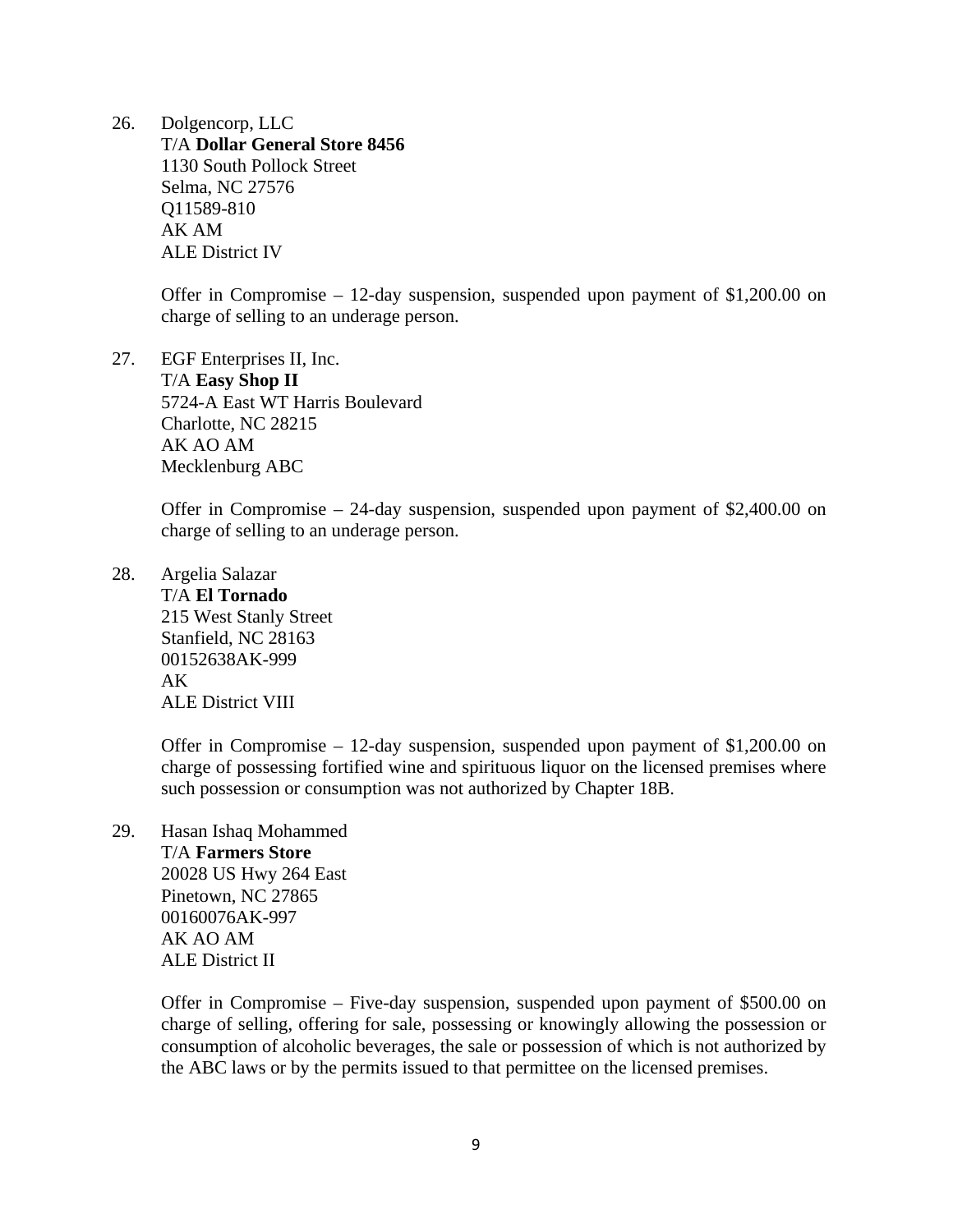30. Food Lion, LLC T/A **Food Lion 111**  9848 Monroe Road Matthews, NC 28105 Q11473-591 AK AO AM CE DF Mecklenburg ABC

> Offer in Compromise – 24-day suspension, suspended upon payment of \$2,400.00 on charge of selling to an underage person.

31. Food Lion, LLC T/A **Food Lion 769** 

8100 Idlewild Road Charlotte, NC 28212 Q11473-641 AK AO AM CE Mecklenburg ABC

Offer in Compromise – 12-day suspension, suspended upon payment of \$1,200.00 on charge of selling to an underage person.

32. RCR Marketing, LLC T/A **Hams Restaurant**  550 Pineview Drive Kernersville, NC 27284 00182050AJ-995 AJ AN AL AY Triad Municipal ABC

> Offer in Compromise – 12-day suspension, suspended upon payment of \$1,200.00 on charge of selling to an underage person.

33. Pantry, Inc.

 T/A **Kangaroo Express 457**  705 East Williams Street Apex, NC 27502 Q11443-958 AK AM Wake ABC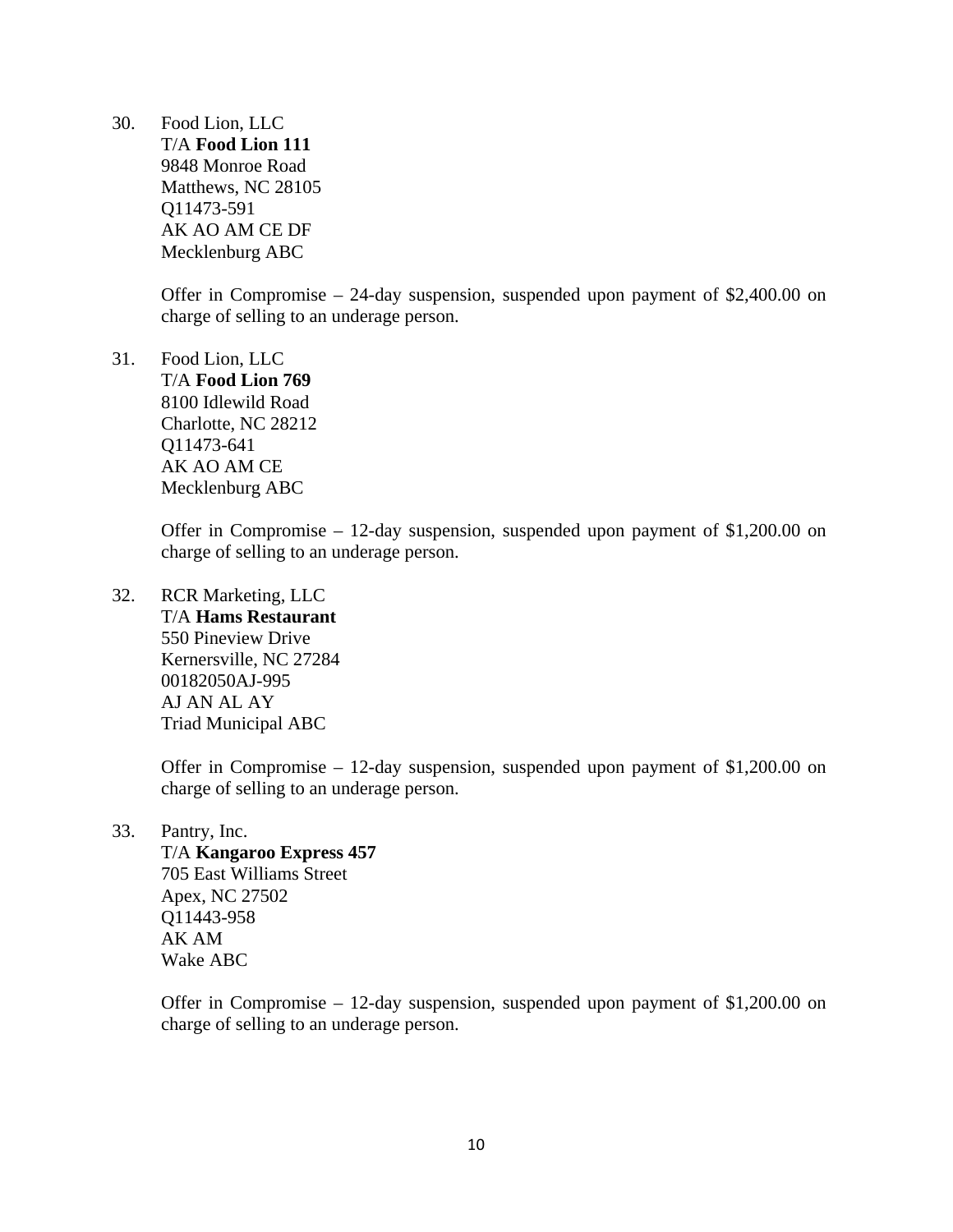34. CMThree, Inc.

 T/A **Klondike Café**  441 Blowing Rock Road Boone, NC 28607 00200203AJ-999 AJ AY Boone Police Department

Offer in Compromise – 12-day suspension, suspended upon payment of \$1,200.00 on charge of selling to an underage person.

35. Lowes Foods, LLC T/A **Lowes Foods 165**  2890 Reynolda Road Winston-Salem, NC 27106 Q11269-850 AK AO AM CE DF ALE District VI

> Offer in Compromise – 12-day suspension, suspended upon payment of \$1,200.00 on charge of selling to an underage person.

36. Mansouri, LLC T/A **Mansouri Mansion**  2905 Greenville Hwy Flat Rock, NC 28731 00178401AJ-999 AJ AL CY ALE District IX

> Offer in Compromise – Four-day suspension, suspended upon payment of \$400.00 on charge of missing tax stamps.

37. San Jose Corp.

 T/A **San Jose**  3100-2 Central Avenue Charlotte, NC 28205 69652B-999 AK Mecklenburg ABC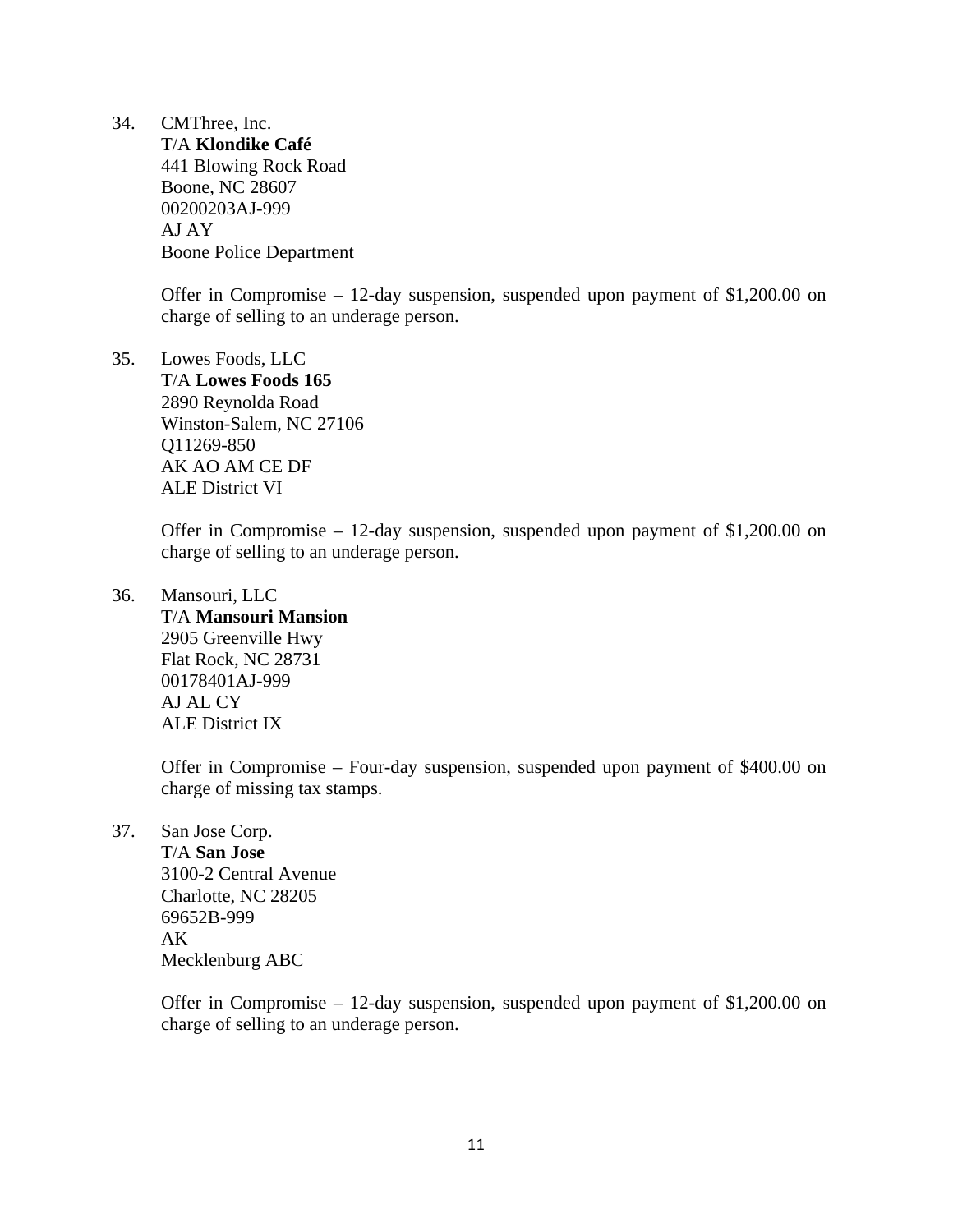38. Krishna Ashray GBS, Inc. T/A **7 Eleven Store 35547B**  9608 University City Boulevard Charlotte, NC 28213 00210827AK-999 AJ AL ALE District VIII

> Offer in Compromise – Nine-day suspension, suspended upon payment of \$900.00 on charge of selling to an underage person.

39. Nyon Suk Mun T/A **Star Music Studio**  3601 Capital Boulevard, Suite 123 Raleigh, NC 27604 00143347AJ-999 AK AM Wake ABC

> Offer in Compromise – Four-day suspension, suspended upon payment of \$400.00 on charge of giving away or selling alcoholic drinks at a price that is different from the usual price for less than the entire business day.

40. Jimmy Shaker Baslious T/A **Stallings Express**  4540 Potters Road Stallings, NC 28104 00088533AK-999 AK AM ALE District VIII

> Offer in Compromise  $-12$ -day suspension, suspended upon payment of \$1,200.00 on charge of selling to an underage person.

41. Stuffed Olive, LLC

 T/A **Stuffed Olive**  1201 I-J North Broome Street Waxhaw, NC 28173 00181516AJ-999 AJ AN AL AY Waxhaw Police Department

Offer in Compromise – 10-day suspension, suspended upon payment of \$1,000.00 on charge of transferring a mixed beverage tax stamp from one spirituous liquor container to another.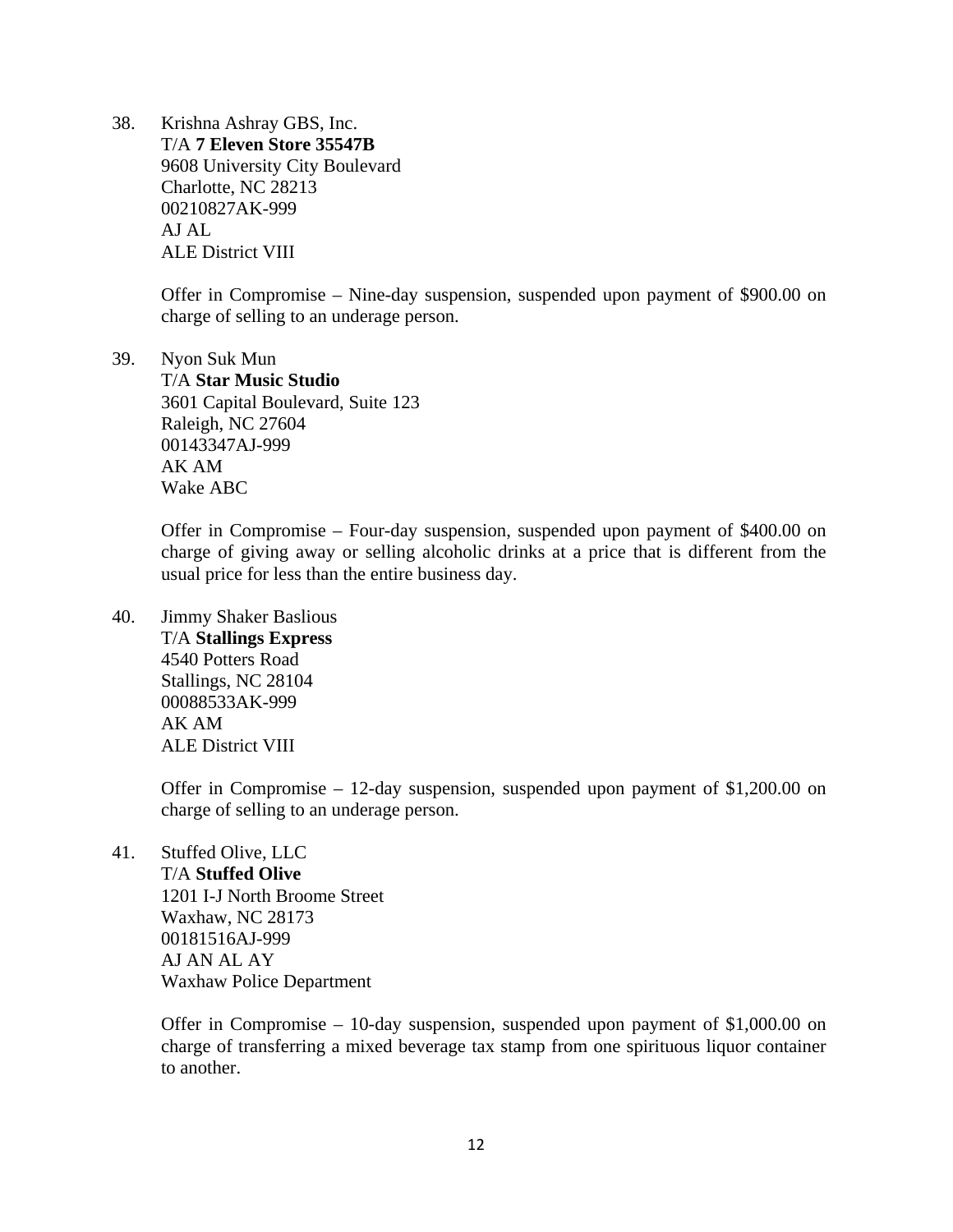42. Thee Backdoor Bar and Grill, LLC T/A **22 Klicks**  3109 North Main Street, Suite 109-110 Hope Mills, NC 28348 00207774AJ-999 AJ AL AZ ALE District V

> Offer in Compromise – 10-day suspension, suspended upon payment of \$1,000.00 on charges of failure to dispose of a bottle of spirituous liquor as soon as the bottle was empty and allowing a person who is not a member or a guest of a member to purchase or possess alcoholic beverages on the premises.

- 43. Arthurs Buddy, Inc. **Continued** T/A **Old Town Draught House**  1205 Spring Garden Street Greensboro, NC 27403 ALE District VI
- 44. BPOE

 T/A **Wilmington Lodge 532**  5102 Oleander Drive Wilmington, NC 28403 14880A-999 AJ AN AL AR AS AZ ALE District III

Offer in Compromise – 10-day suspension, suspended upon payment of \$1,000.00 on charges of failure to insure that members' alcohol was stored in individual lockers, labeled with the members' name and locked when the member was not on the premises and did participate in or allowing the operation of a game of chance where money, property, or other thing of value was bet.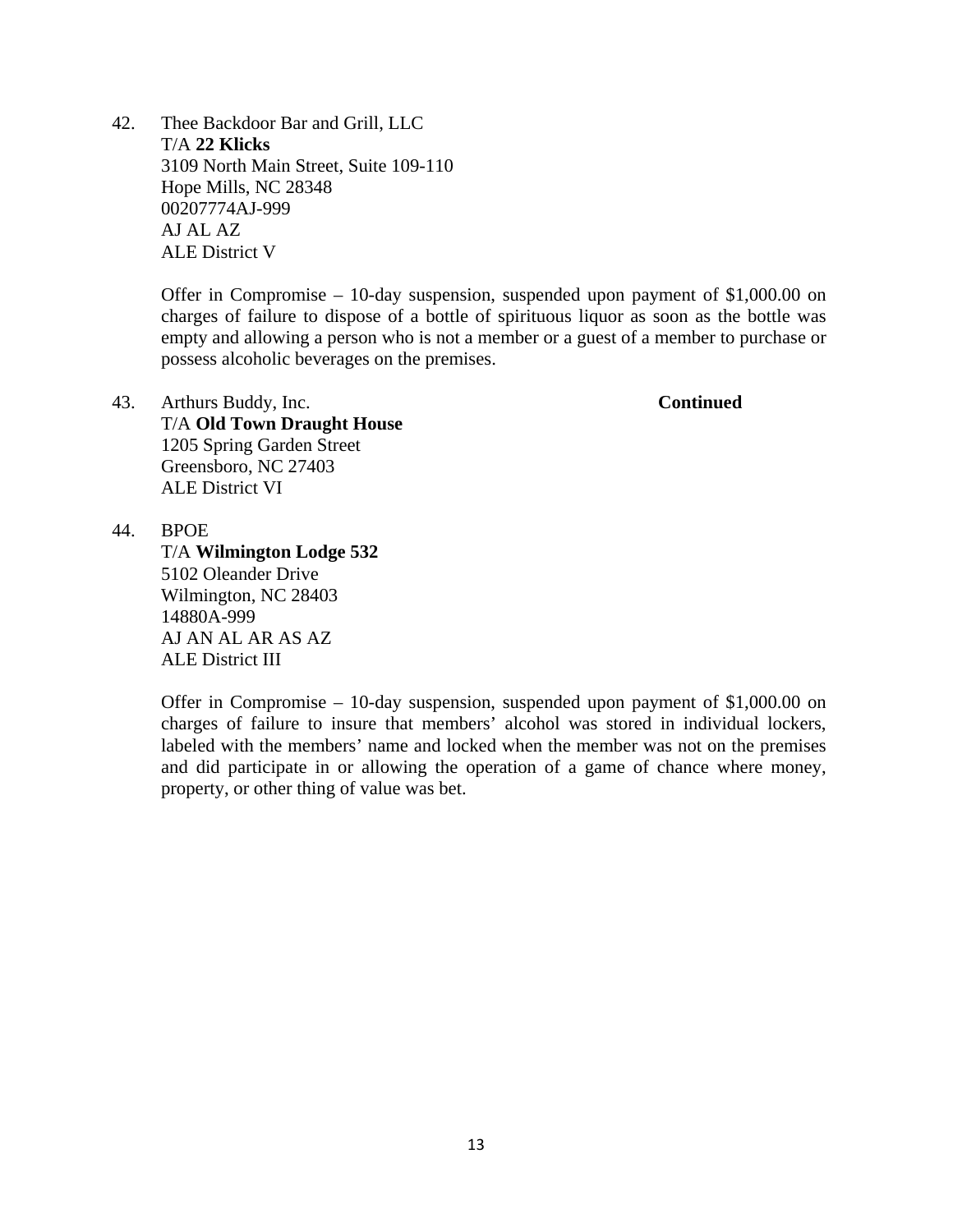45. Cadillacs Discotheque, Inc. T/A **Thee Playhouse**  1520 Hwy 64-70 SW Hickory, NC 28603 46284A-999 AJ AN AL AZ ALE District VII

> Offer in Compromise – 50-day suspension, suspended upon payment of \$5,000.00 on charges of (1) possessing controlled substances or other illegal drugs in violation of Chapter 90 of the North Carolina General Statutes, (2) performing services while or after consuming alcoholic beverages (four counts), (3) knowingly allowing or engaging in conduct or entertainment wherein genitals are exposed while on the licensed premises (seven counts), (4) knowingly allowing violations of the controlled substance statutes to occur on the licensed premises (four counts), (5) possessing and using a controlled substance or other illegal drug on the licensed premises (two counts), (6) possessing and knowingly allowing an undercover Agent to possess, a controlled substance or other illegal drug in violation of Chapter 90 of the North Carolina General Statutes (two counts), (7) allowing a person who is not a member or a guest of a member to purchase or possess alcoholic beverages on the premises and (8) employee became intoxicated.

46. Tabu Ultralounge, LLC T/A **All American Pub**  200 East Bland Street, Suite B Charlotte, NC 28203 00199626AJ-999 AJ AN AL AY Mecklenburg ABC

> Offer in Compromise – 15-day suspension, suspended upon payment of \$1,500.00 on charge of knowingly possessing gambling equipment on the licensed premises.

47. Lycharlotte Management Company, LLC

 T/A **Cameo**  3049 Scott Futrell Drive Charlotte, NC 28208 00193739AJ-999 AJ AN AL AZ Mecklenburg ABC

Offer in Compromise – 20-day suspension, suspended upon payment of \$2,000.00 on charges of (1) failure to superintend, (2) did sell, offering to sell or serve mixed beverages by customer self-service on the licensed premises, (3) allowing consumption of alcoholic beverages between the hours of 2:30 AM and 7:00 AM on the licensed premises and (4) failure to clear tables/counters.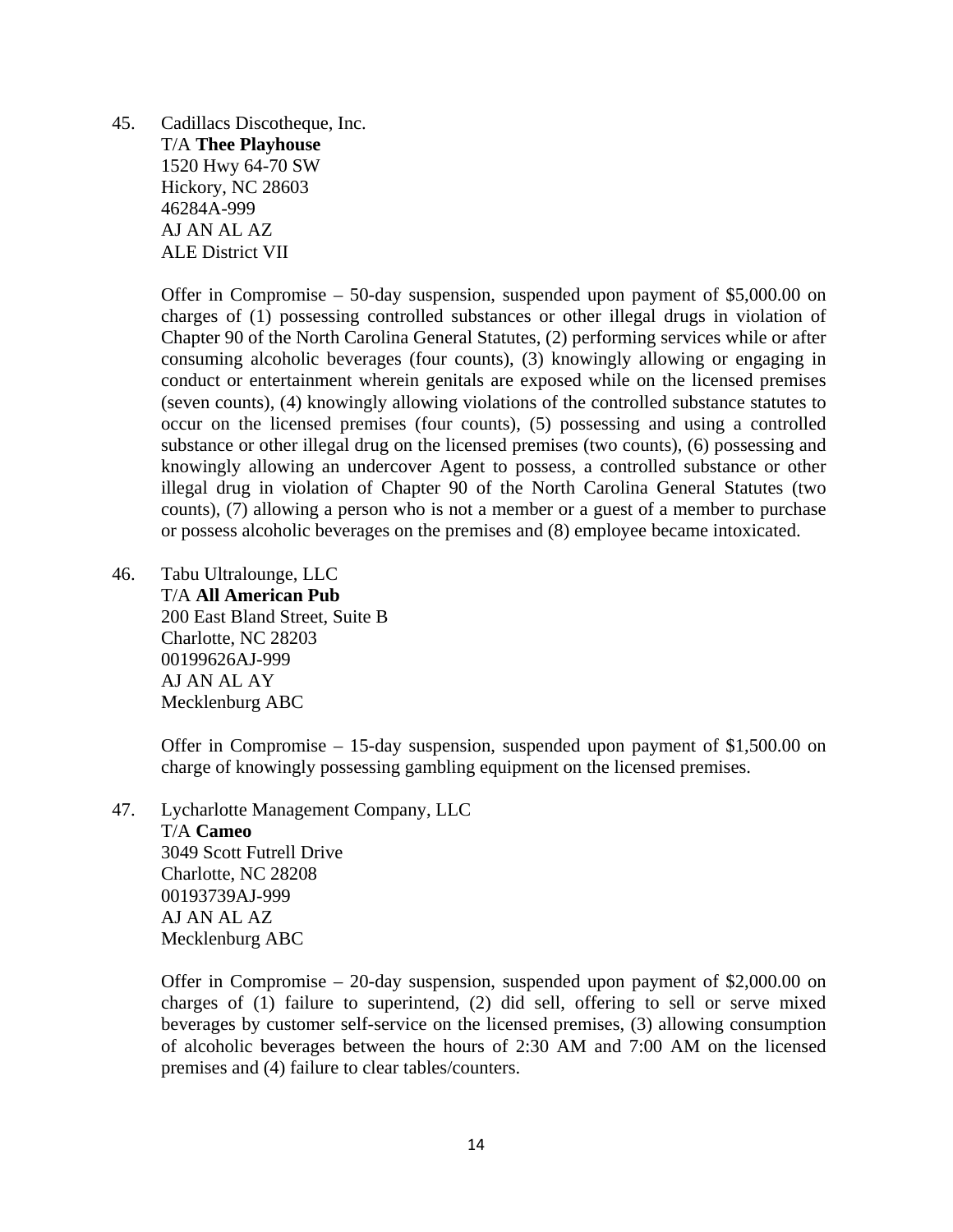48. Carmellas Pizza, Inc. T/A **Carmellas Pizza Grill**  8124 South Tryon Street, Suite A1 Charlotte, NC 28273 00191369AJ-999 AJ AL AY Mecklenburg ABC

> Offer in Compromise – 12-day suspension, suspended upon payment of \$1,200.00 on charge of selling to an underage person (two counts).

49. Circle K Stores, Inc. T/A **Circle K Store 5112**  9501 University Boulevard Charlotte, NC 28213 Q11434-931 AK AO AM ALE District VIII

> Offer in Compromise – 12-day suspension, suspended upon payment of \$1,200.00 on charge of selling to an underage person.

50. Courts and Sports Bar and Grill, Inc. T/A **Courts and Sports Bar and Grill**  3525 Lancelot Lane Wilmington, NC 28403 00196779AJ-999 AJ AL AY BX ALE District III

> Offer in Compromise – 15-day suspension, suspended upon payment of \$1,500.00 on charge of giving to an underage person (two counts).

51. Duckworths 3102, LLC T/A **Duckworths Grill and Tap House**  14015 Conlan Circle Charlotte, NC 28277 00193618AJ-999 AJ AL AY Mecklenburg ABC

> Offer in Compromise – 20-day suspension, suspended upon payment of \$2,000.00 on charges of knowingly selling or giving alcoholic beverages to an intoxicated person and allowing consumption by an intoxicated person.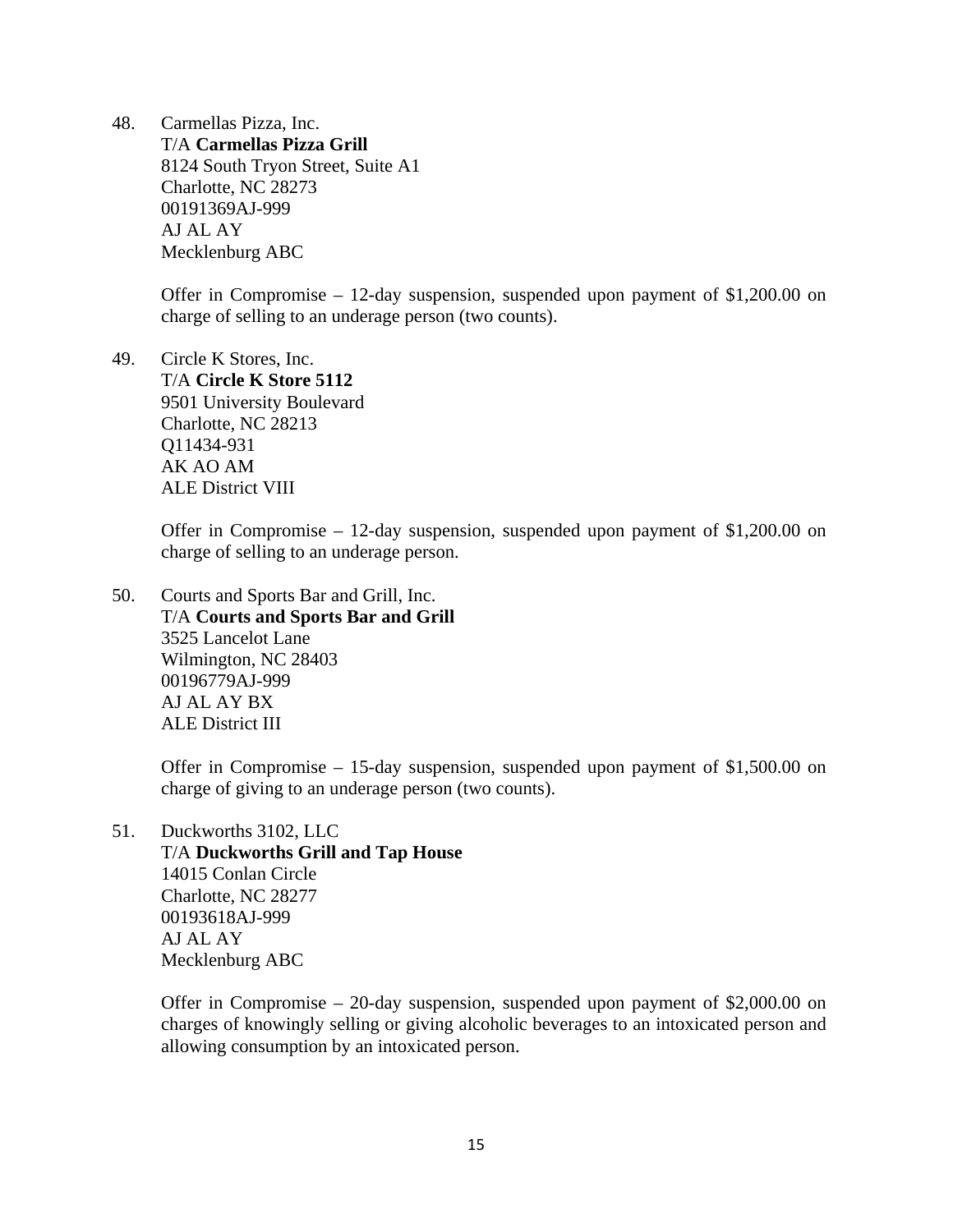52. El Paisano of 150, Inc. T/A **El Paisano Mexican Restaurant**  5096 Peters Creek Parkway Winston-Salem, NC 27127 00139026AJ-999 AJ AL AY Triad Municipal ABC

> Offer in Compromise – 25-day suspension, suspended upon payment of \$2,500.00 on charges of missing tax stamps and using spirituous liquor in the pre mixing of mixed beverages on which the mixed beverage charge had not been paid.

### 53. Hammad, Inc.

 T/A **H and K Mart**  800 Carolina Avenue Washington, NC 27889 00208594AK-999 AK AO AM ALE District II

Offer in Compromise – Five-day suspension, suspended upon payment of \$500.00 on charge of did knowingly buy and use electronic food and nutrition benefits on the licensed premises.

# 54. Willie Lee Hill T/A **Hill Open Air Market**  712 South Alston Avenue Durham, NC 27707 02735B-999 AK AO AM ALE District IV

Offer in Compromise – Five-day suspension, suspended upon payment of \$500.00 on charge of did knowingly receive or possess property in the custody of a law enforcement agency that was explicitly represented as stolen while on the licensed premises.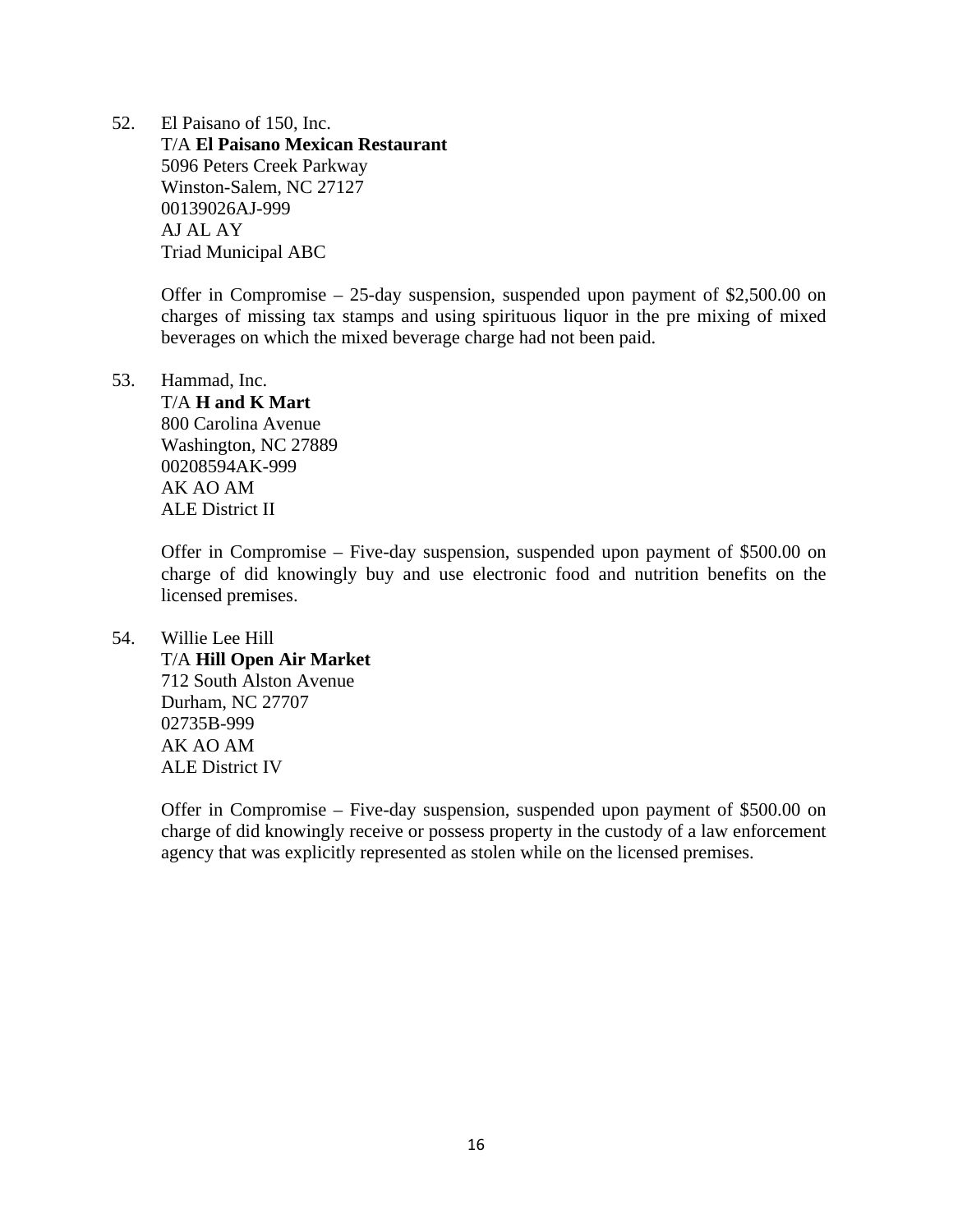55. Jacks Pizza, Inc.

 T/A **Jacks Pizza**  5850 West 74 Hwy, Unit 4 Indian Trail, NC 28079 00186557AJ-999 AJ AL ALE District VIII

Offer in Compromise – Six-day suspension, suspended upon payment of \$600.00 on charge of possessing an alcoholic beverage, the possession of which is not authorized by the ABC laws or by the permits issued to that permittee on the licensed premises.

56. Bucket Shop, LLC T/A **Jeff's Bucket Shop**  1601-B Montford Drive Charlotte, NC 28209 00195704AJ-999 AJ AL AZ Mecklenburg ABC

> Offer in Compromise – 17-day suspension, suspended upon payment of \$1,700.00 on charge of possessing a video gaming machine.

57. KVR Stores, LLC T/A **Kings Crossing BP**  7700-B Hwy 68 Stokesdale, NC 27357 00171594AK-999 AK AM Triad Municipal ABC

> Offer in Compromise – 12-day suspension, suspended upon payment of \$1,200.00 on charge of selling to an underage person.

58. Janki, Inc.

 T/A **Mountain Mart**  506 Waco Road Kings Mountain, NC 28086 00111367AK-999 AK AO AM Kings Mountain Police Department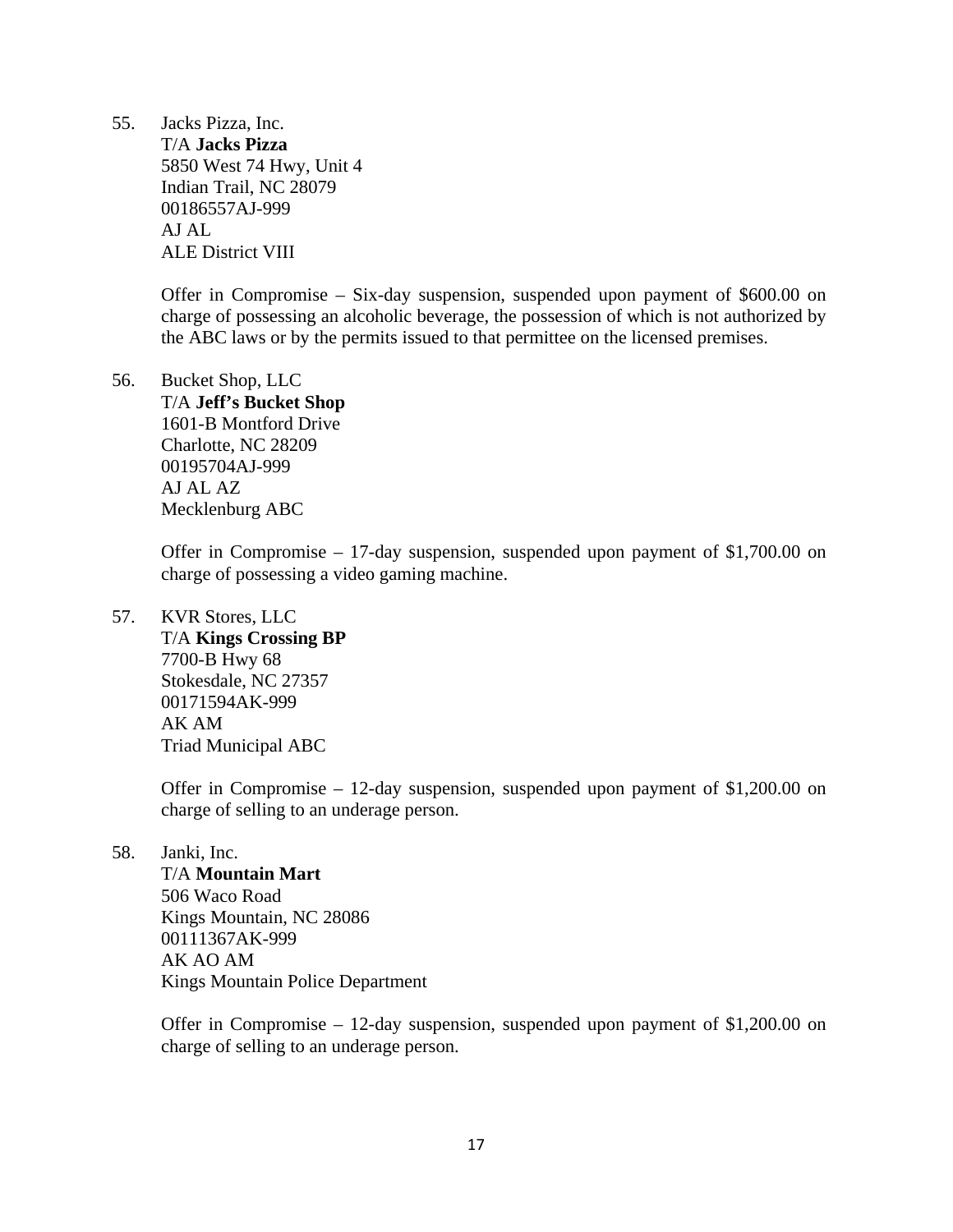59. MM Fowler, Inc. T/A **North Point BP 355**  7765 North Point Boulevard Winston-Salem, NC 27106 Q11390-988 AK AM Triad Municipal ABC

> Offer in Compromise – 12-day suspension, suspended upon payment of \$1,200.00 on charge of selling to an underage person.

60. Ahmed Saleh Hauter T/A **Raleigh Road Best Bet**  615 Raleigh Road Henderson, NC 27536 66231B-993 AK AO AM ALE District IV

> Offer in Compromise – 12-day suspension, suspended upon payment of \$1,200.00 on charge of selling to an underage person.

61. Rushco Food Stores, Inc. T/A **Rushco Food Store 4**  1901 West Innes Street Salisbury, NC 28144 Q11404-996 AK AO AM ALE District VIII

> Offer in Compromise – 12-day suspension, suspended upon payment of \$1,200.00 on charge of selling to an underage person.

62. Sammys Seafood House and Oyster Bar, LLC T/A **Sammys Seafood House and Oyster Bar**  109 South  $6<sup>th</sup>$  Street Morehead City, NC 28557 00191520AJ-999 AJ AN AL AY ALE District II

> Offer in Compromise – 10-day suspension, suspended upon payment of \$1,000.00 on charge of failure to have food available at all times that alcoholic beverages are being served.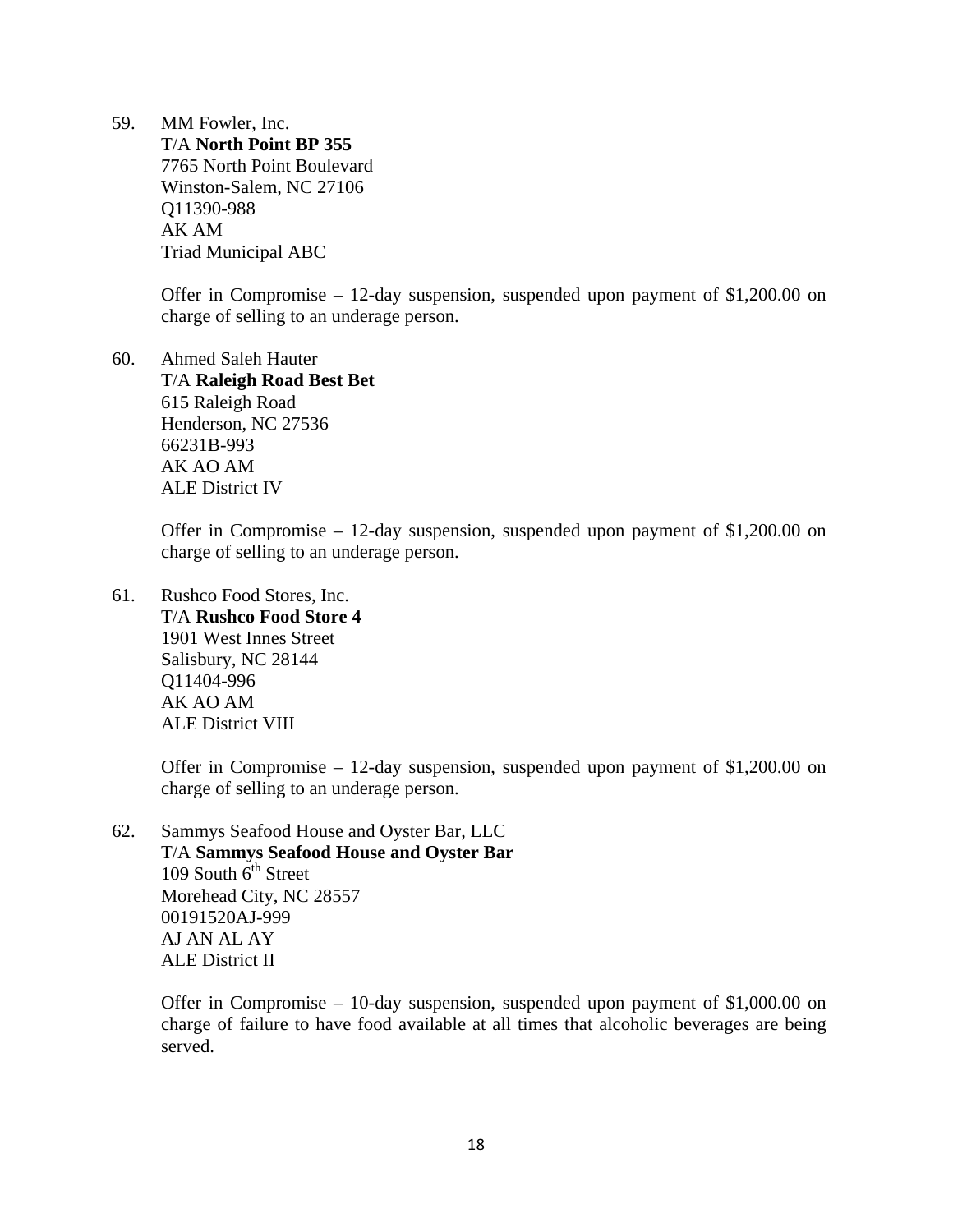63. Raneen Enterprises, Inc. T/A **Sams Mart 07**  2630 Beatties Ford Road Charlotte, NC 28216 00196403AK-996 AK AM Mecklenburg ABC

> Offer in Compromise – 12-day suspension, suspended upon payment of \$1,200.00 on charge of selling to an underage person.

64. Lone Wolf Consulting, LLC T/A **22 North**  22 North Lumina Avenue Wrightsville Beach, NC 28480 00129481AJ-999 AJ AL AY ALE District III

> Offer in Compromise – 12-day suspension, suspended upon payment of \$1,200.00 on charges of giving away or selling alcoholic drinks at a price that is different from the usual price to a segment of the population and failure to have food available at all times that alcoholic beverages are being served (two counts).

65. Thomas Street Tavern, Inc. T/A **Thomas Street Tavern**  1218 Thomas Avenue Charlotte, NC 28205 00088494AJ-999 AJ AL AY Mecklenburg ABC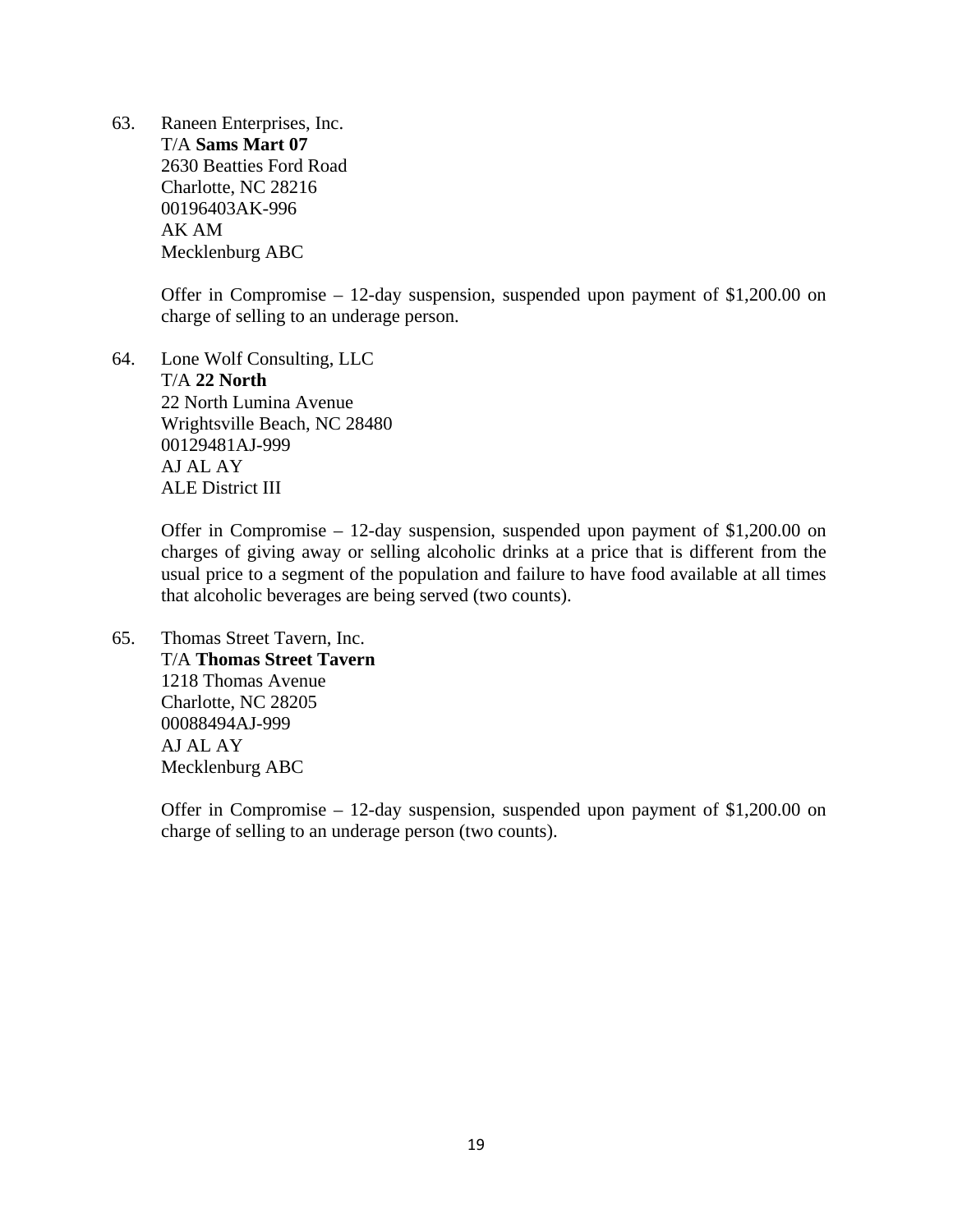66. Thomas Street Tavern, Inc. T/A **Thomas Street Tavern**  1218 Thomas Avenue Charlotte, NC 28205 00088494AJ-999 AJ AL AY ALE District VIII

> Offer in Compromise – 12-day suspension, suspended upon payment of \$1,200.00 on charges of allowing consumption of alcoholic beverages between the hours of 2:30 AM and 7:00 AM on the licensed premises and performing services while or after consuming alcoholic beverages.

## 67. Chop Chop, Inc.

### T/A **University Chophouse**

3130 South Evans Street Greenville, NC 27858 00201050AJ-999 AJ AL AY Pitt ABC

Offer in Compromise – 25-day suspension, suspended upon payment of \$2,500.00 on charge of missing tax stamps.

68. Anbta, Inc.

 T/A **Xpress Mart**  3601 North Sharon Amity Road Charlotte, NC 28205 00132214AK-999 AK AO AM Mecklenburg ABC

Offer in Compromise – 12-day suspension, suspended upon payment of \$1,200.00 on charge of selling to an underage person.

69. Walgreen Company T/A **Walgreens 09558**  2795 Lewisville Clemmons Road Clemmons, NC 27012 Q11588-875 AK AM Triad Municipal ABC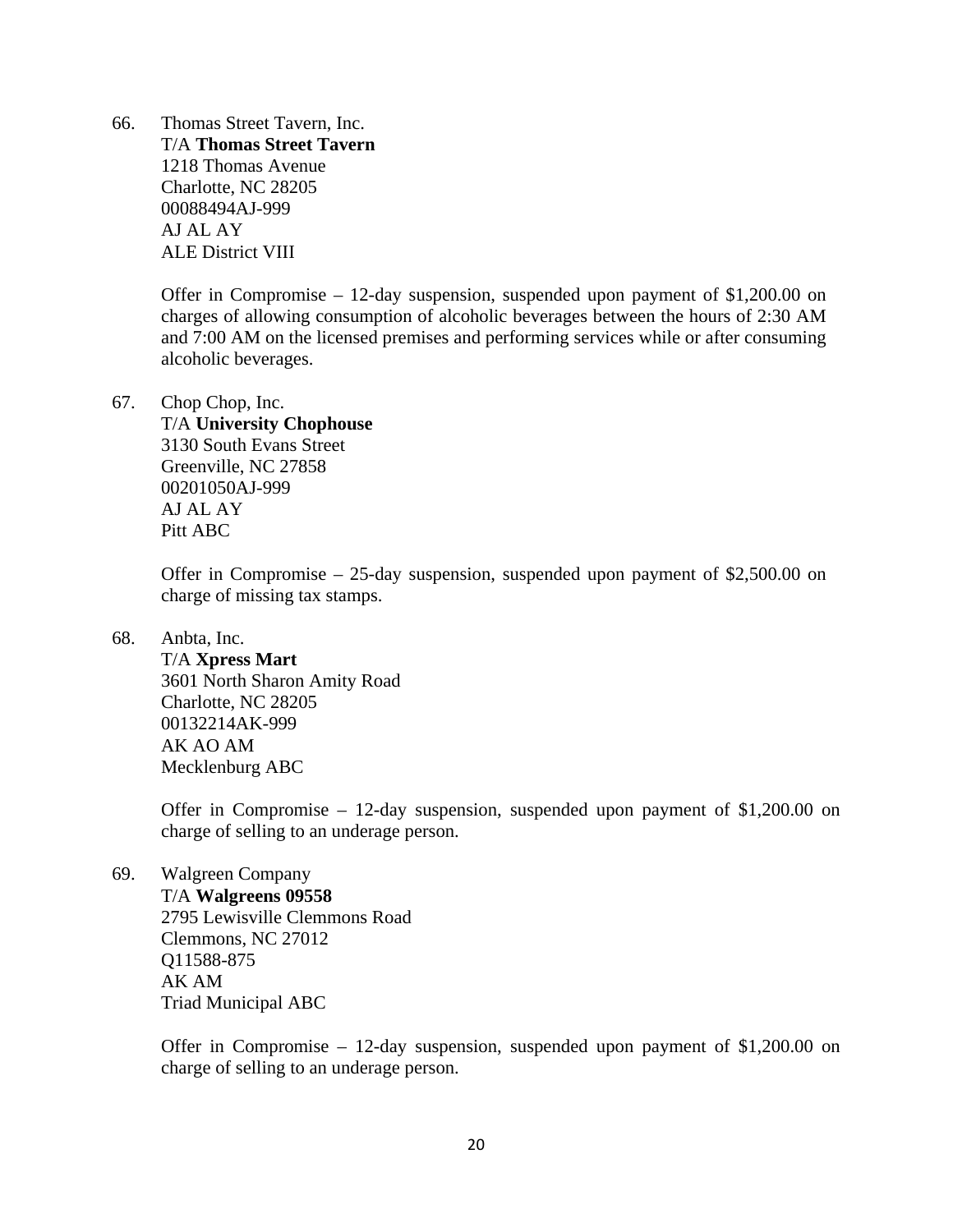70. Parkway Market of Kernersville, LLC T/A **Waughtown Market**  67 Waughtown Street Winston-Salem, NC 27127 00132398AK-998 AK AO AM Triad Municipal ABC

> Offer in Compromise – 12-day suspension, suspended upon payment of \$1,200.00 on charge of selling to an underage person.

71. Desai Patel, Inc.

 T/A **Ballantyne Amoco**  9935 Ballantyne Commons Parkway Charlotte, NC 28277 58630B-998 AK AM Mecklenburg ABC

Offer in Compromise – 12-day suspension, suspended upon payment of \$1,200.00 on charge of selling to an underage person.

72. Boardwalk Billys Sardis Road, LLC T/A **Boardwalk Billys Raw Bar and Ribs**  1636 Sardis Road North, Suite 100 Charlotte, NC 28270 00166321AJ-999 AJ AL AY Mecklenburg ABC

> Offer in Compromise – 15-day suspension, suspended upon payment of \$1,500.00 on charge of possessing a slot on the licensed premises.

73. Boathouse Restaurant, Inc. T/A **Boathouse Restaurant**  6328 Oleander Drive Wilmington, NC 28403 AJ AN AL AY ALE District III

> Offer in Compromise – 21-day suspension, suspended upon payment of \$2,100.00 on charges of (1) performing services while or after consuming alcoholic beverages, (2) failure to maintain on the premises, available for inspection or audit for three years, all records including original invoices related to alcoholic beverages and mixed beverages and (3) tax stamps not permanently defaced.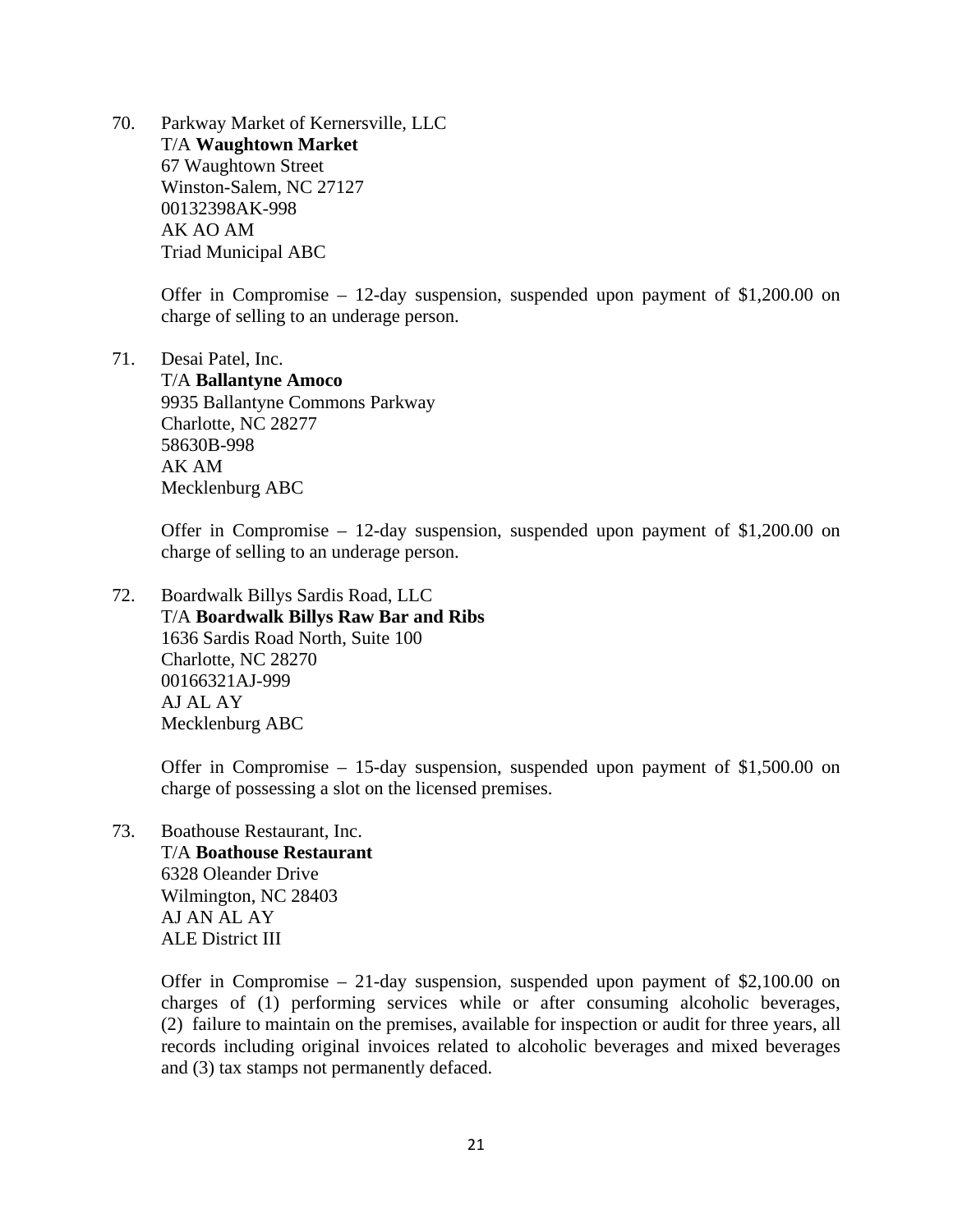74. Carlie C's of Fayetteville, Inc. T/A **Carlie C's IGA IV**  2738 Bragg Boulevard Fayetteville, NC 28303 47418B-999 AK AO AM Cumberland ABC

> Offer in Compromise – 12-day suspension, suspended upon payment of \$1,200.00 on charge of selling to an underage person.

75. Carlie C's IGA, Inc. T/A **Carlie C's IGA**  607 East Cumberland Street Dunn, NC 28334 30847B-999 AK AO AM Cumberland ABC

> Offer in Compromise – 12-day suspension, suspended upon payment of \$1,200.00 on charge of selling to an underage person.

76. Carlie C's of Mineral Springs, LLC T/A **Carlie C's IGA 825**  3729 Wake Forest Hwy Durham, NC 27703 00186190AK-999 AK AO AM ALE District IV

> Offer in Compromise – 12-day suspension, suspended upon payment of \$1,200.00 on charge of selling to an underage person.

77. Triad Golf and Travel, Inc. T/A **Centerfolds**  2104 Veasley Street Greensboro, NC 27407 00185104AJ-999 AJ AL AZ Greensboro Police Department

> Offer in Compromise – 10-day suspension, suspended upon payment of \$1,000.00 on charge of performing services while or after consuming alcoholic beverages.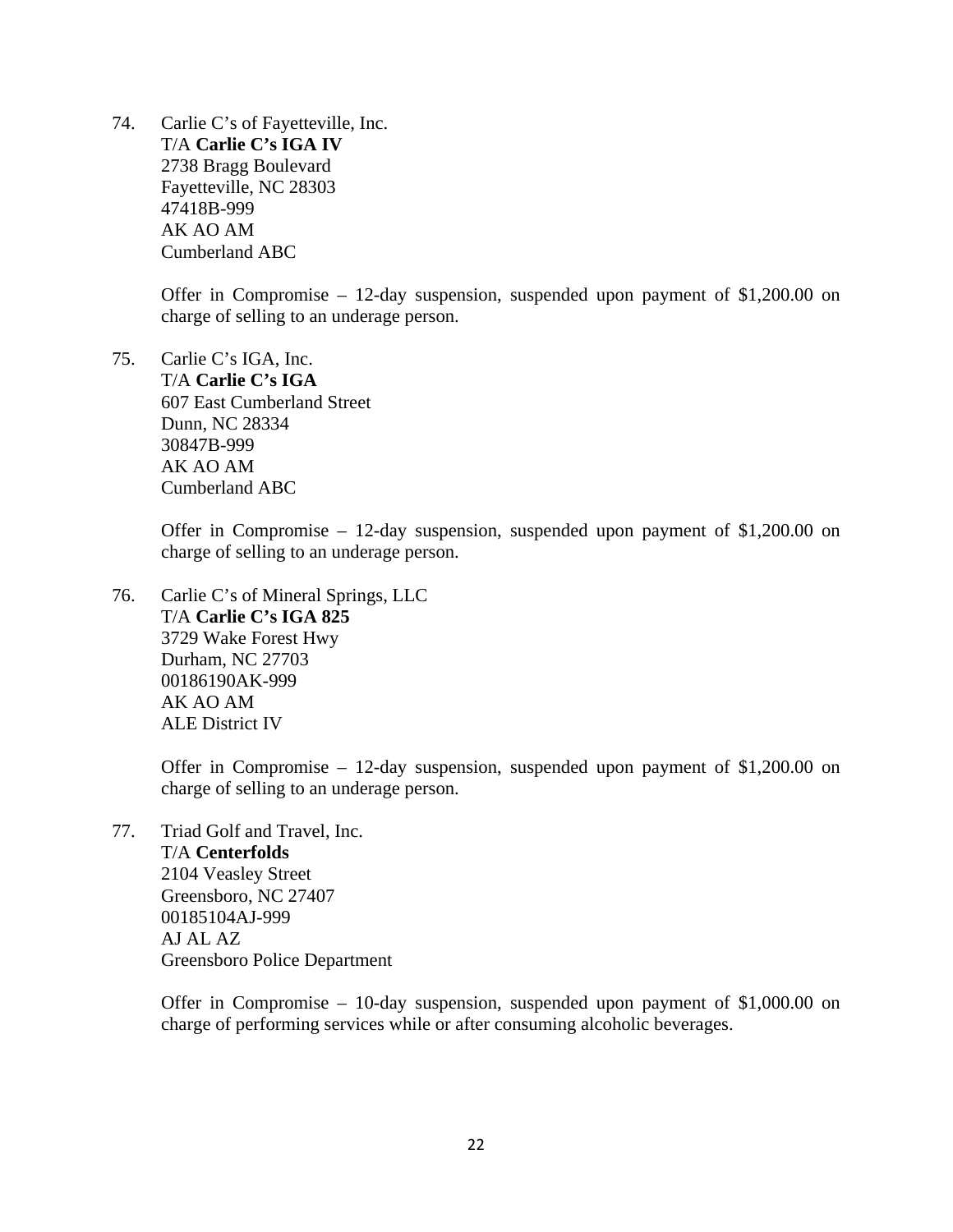78. More Cowbell, LLC T/A **Cowbell**  201 North Tryon Street, Suite 1010 Charlotte, NC 28202 00204035AJ-999 AJ AN AL AY Mecklenburg ABC

> Offer in Compromise – 12-day suspension, suspended upon payment of \$1,200.00 on charge of selling to an underage person.

79. Save Mart of Dunn, Inc. T/A **D and H Mart 1**  1001 Fairground Road Dunn, NC 28334 00192136AK-999 AK AO AM Cumberland ABC

> Offer in Compromise – 12-day suspension, suspended upon payment of \$1,200.00 on charge of selling to an underage person.

80. UMYMA, Inc. T/A **D's Drive Thru**  2753 East  $10^{th}$  Street Greenville, NC 27858 AK AO AM ALE District II

> Offer in Compromise – 15-day suspension, suspended upon payment of \$1,500.00 on charges of (1) selling adulterants with intent that they be used to adulterate a urine or other bodily fluid sample for the purpose of defrauding a drug or alcohol screening test, (2) transferring glass tubes or splitters without requiring the purchaser to enter his name and address in a record maintained for said purpose and (3) knowingly possessing or possessing with intent to use drug paraphernalia to inject, inhale or otherwise introduce into the body a controlled substance which would be unlawful to possess.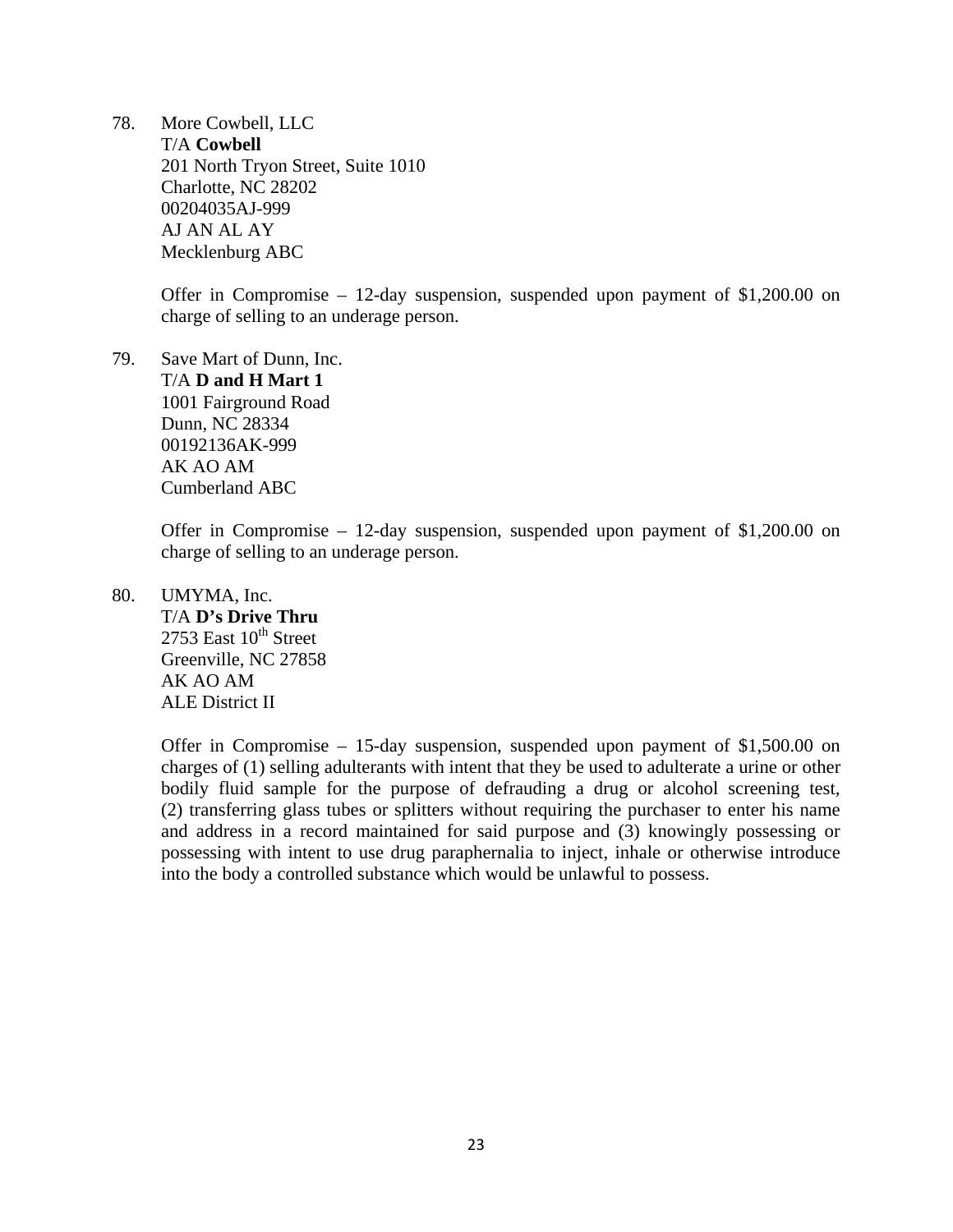81. Downtown Brodys, Inc. T/A **Downtown Brodys**  249 West Fourth Street Winston-Salem, NC 27101 00200333AJ-999 AJ AN AL AZ ALE District VI

> Offer in Compromise – 20-day suspension, suspended upon payment of \$2,000.00 on charges of allowing a person who is not a member or a guest of a member to purchase alcoholic beverages on the premises and giving to an underage person.

82. Eastside Mart, Inc. T/A **Eastside Mart**  1939 East Market Street Greensboro, NC 27401 00205730AK-999 AK AO AM ALE District VI

> Offer in Compromise – 12-day suspension, suspended upon payment of \$1,200.00 on charge of selling to an underage person.

83. Fibber McGees, Inc.

 T/A **Fibber McGees**  1780-1A Queen Anne Street Sunset Beach, NC 28468 00163220AJ-999 AJ AN AL AY ALE District III

Offer in Compromise – 20-day suspension, suspended upon payment of \$2,000.00 on charges of allowing the sale, possession, consumption or storage of alcoholic beverages in an area of the premises other than approved by the Commission and consumption of alcoholic beverages by an employee while wearing employee uniform.

84. Five Star Grocery, Inc. T/A **Five Star Grocery**  3582 NC 39 Hwy North Louisburg, NC 27549 00193008AK-999 AK AM ALE District IV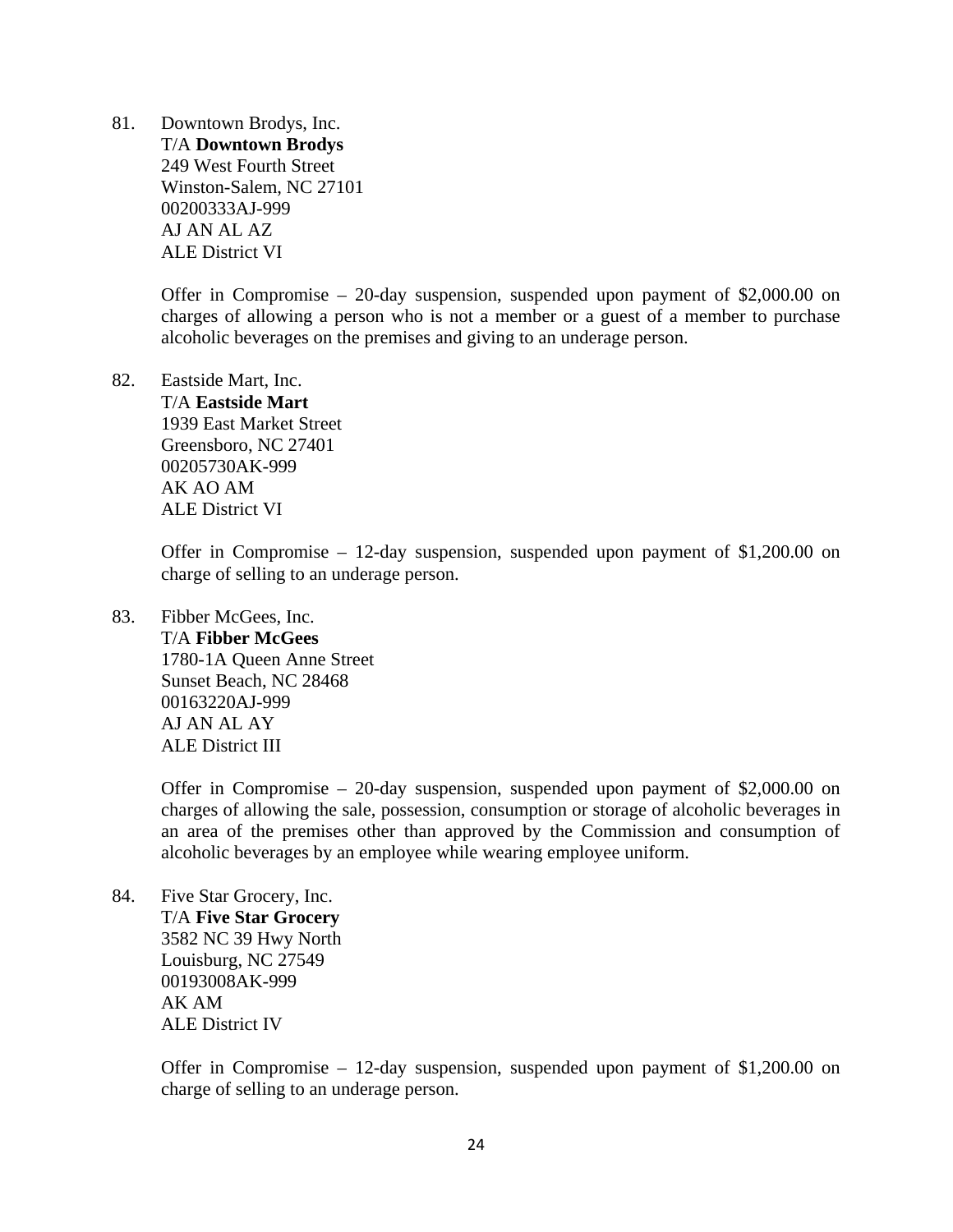85. Flying Shamrock, Inc. T/A **Flying Shamrock**  115 North John Street Goldsboro, NC 27530 00153347AJ-999 AJ AL AY Audit Division

> Offer in Compromise – Four-day suspension, suspended upon payment of \$400.00 on charge of failure to file monthly financial and inventory reports.

86. Khush Corp., LLC T/A **Food Mart**  213 US Hwy 13 North Windsor, NC 27983 00186775AK-999 AK AO ALE District I

> Offer in Compromise – 12-day suspension, suspended upon payment of \$1,200.00 on charge of selling to an underage person.

87. Sarabjit Kaur

 T/A **G and S Food Mart**  2100 Lawndale Drive Greensboro, NC 27408 00136295AK-999 AK AO AM ALE District VI

Offer in Compromise – 12-day suspension, suspended upon payment of \$1,200.00 on charge of selling to an underage person.

88. Kelly Management Group, Inc. T/A **Kellys Restaurant**  2316 South Croatan Hwy Nags Head, NC 27959 34838A-999 AJ AN AL AR AY BX ALE District I

> Offer in Compromise – Seven-day suspension, suspended upon payment of \$700.00 on charge of consumption of alcoholic beverages by an employee on the licensed premises.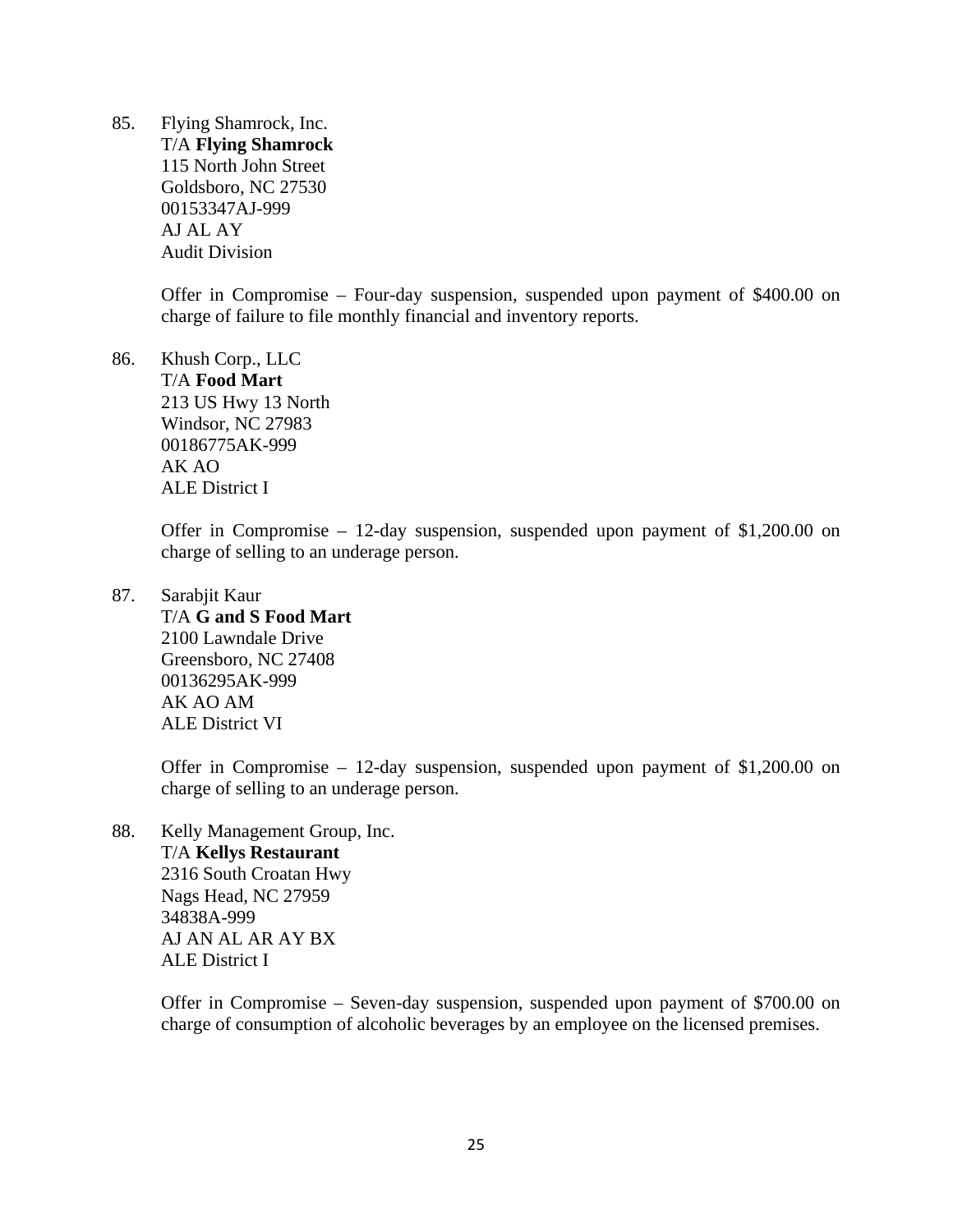89. Anne Elizabeth Uleman T/A **Last Call**  5395 Ramsey Street Fayetteville, NC 28311 00114658AJ-999 AJ AL AZ Cumberland ABC

> Offer in Compromise – 30-day suspension, suspended upon payment of \$3,000.00 on charges of (1) failure to clear tables/counters, (2) performing services while or after consuming alcoholic beverages (two counts) and allowing consumption of alcoholic beverages between the hours of 2:30 AM and 7:00 AM on the licensed premises.

# 90. Market Express, Inc.

 T/A **Market Express**  10636 Providence Road Charlotte, NC 28226 50393B-992 AK AM Mecklenburg ABC

Offer in Compromise – 12-day suspension, suspended upon payment of \$1,200.00 on charge of selling to an underage person.

91. Matthews House, LLC T/A **Matthews House**  317 West Chatham Street Cary, NC 27511 00141616AJ-999 AJ AL AY

Wake ABC

Offer in Compromise – Eight-day suspension, suspended upon payment of \$800.00 on charge of missing tax stamps.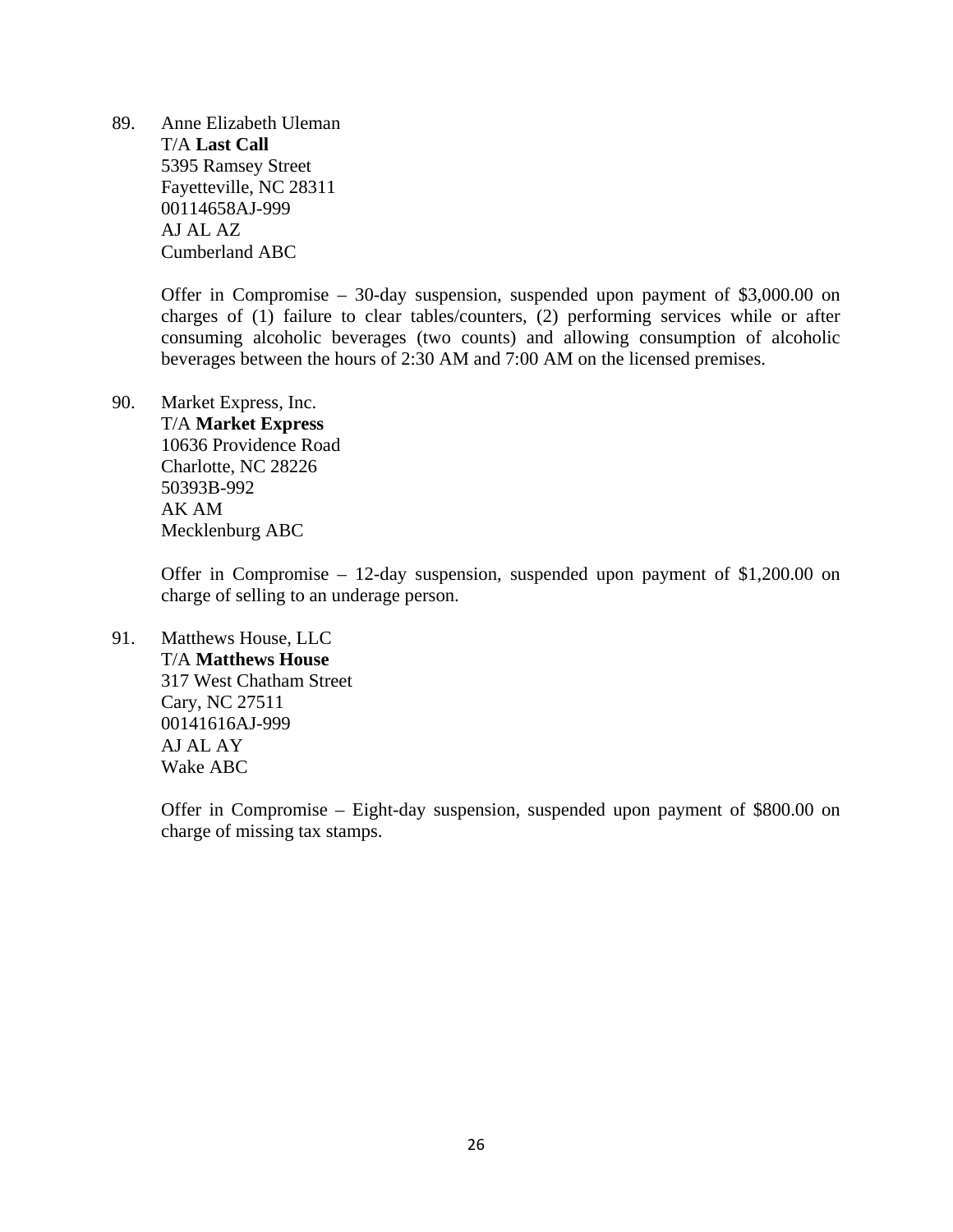92. Mi Pueblo Mexican Restaurant 3, Inc. T/A **Mi Pueblo Mexican Restaurant**  2421 Lewisville Clemmons Road Clemmons, NC 27012 60558A-999 AJ AN AL AY Triad Municipal ABC

> Offer in Compromise – Five-day suspension, suspended upon payment of \$500.00 on charge of failure to maintain on the premises, available for inspection or audit for three years, all records including original invoices related to alcoholic beverages and mixed beverages.

93. Mr Original Gyros, Inc. T/A **Mr Original Gyros**  2968 Hwy 105, Suite A-D Boone, NC 28607 00205893AJ-999 AJ AL AY ALE District VII

> Offer in Compromise – 25-day suspension, suspended upon payment of 2,500.00 on charges of (1) establishing or maintaining living quarters in or connected to the licensed premises, (2) knowingly possessing or possessing with intent to use drug paraphernalia to inject, inhale or otherwise introduce into the body a controlled substance which would be unlawful to possess on the licensed premises and (3) possessing a controlled substance in violation of Chapter 90 of the North Carolina General Statutes on the licensed premises.

94. Ali Yahya Hezam Al Amri T/A **Northwest Discount**  201 Northwest Boulevard Winston-Salem, NC 27105 00195546AK-999 AK AO AM Triad Municipal ABC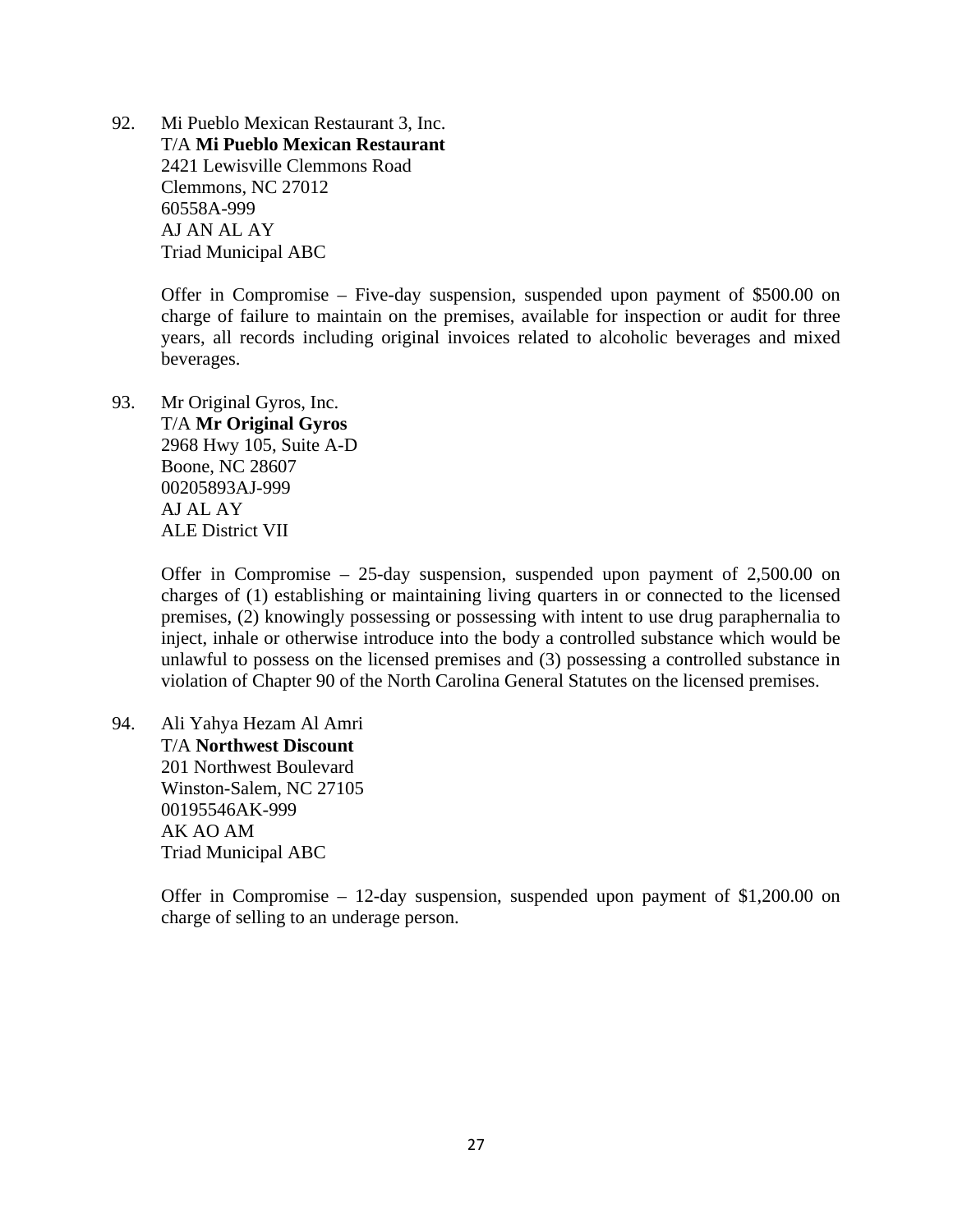95. Madison Group of Charlotte, LLC T/A **Prohibition**  200 North Tryon Street, Suite 2 Charlotte, NC 28202 00142214AJ-999 AJ AN AL AZ ALE District VIII

> Offer in Compromise – 16-day suspension, suspended upon payment of \$1,600.00 on charges of failure to superintend and allowing persons who were not members or guests of a member to purchase or possess alcoholic beverages on the premises.

96. Slam Piano Partners, LLC T/A **Rum Runners**  208 East Martin Street Raleigh, NC 27601 00161140AJ-999 AJ AN AL AZ ALE District IV

> Offer in Compromise – 30-day suspension, suspended upon payment of \$3,000.00 on charges of (1) selling to an underage person, (2) failure to determine the age and (3) allowing a person who is not a member or a guest of a member to purchase or possess alcoholic beverages on the premises.

97. Hamrick Wholesale, Inc. T/A **Save Mart 2**  4328 Polkville Road Shelby, NC 28152 00195069AK-999 AK AM ALE District VII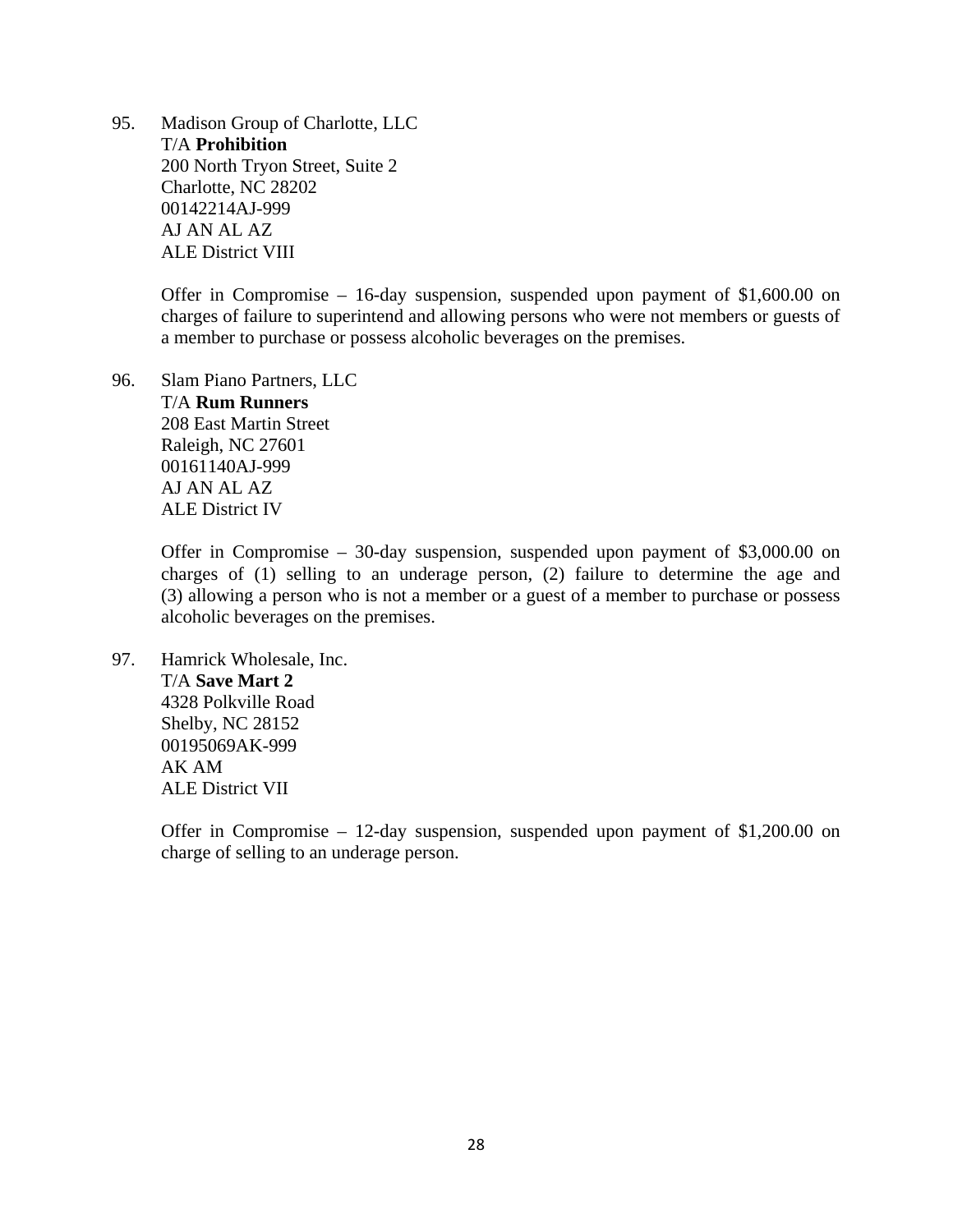98. Shooters II, Inc. T/A **Shooters II**  827 Morgan Street Durham, NC 27701 00086015AJ-999 AJ AL AZ ALE District IV

> Offer in Compromise – 12-day suspension, suspended upon payment of \$1,200.00 on charge of allowing a person who is not a member or a guest of a member to purchase or possess alcoholic beverages on the premises.

99. Robert Louis Whitman, Jr. T/A **Smokey Joes Café**  510 Briar Creek Road Charlotte, NC 28205 01881A-996 AJ AL AZ Mecklenburg ABC

> Offer in Compromise – 15-day suspension, suspended upon payment of \$1,500.00 on charge of knowingly selling or giving alcoholic beverages to an intoxicated person.

100. Albarati Brothers, LLC T/A **Snack Attack Food Mart**  2916 Bragg Boulevard Fayetteville, NC 28303 00191317AK-998 AK AO AM Cumberland ABC

> Offer in Compromise – 14-day suspension, suspended upon payment of \$1,400.00 on charge of selling to an underage person.

101. Rumspringer, LLC

 T/A **Social**  1078 Tunnel Road, Suite A-B Asheville, NC 28805 00207495AJ-999 AJ AL AY ALE District IX

Offer in Compromise – 15-day suspension, suspended upon payment of \$1,500.00 on charge of performing services while or after consuming alcoholic beverages.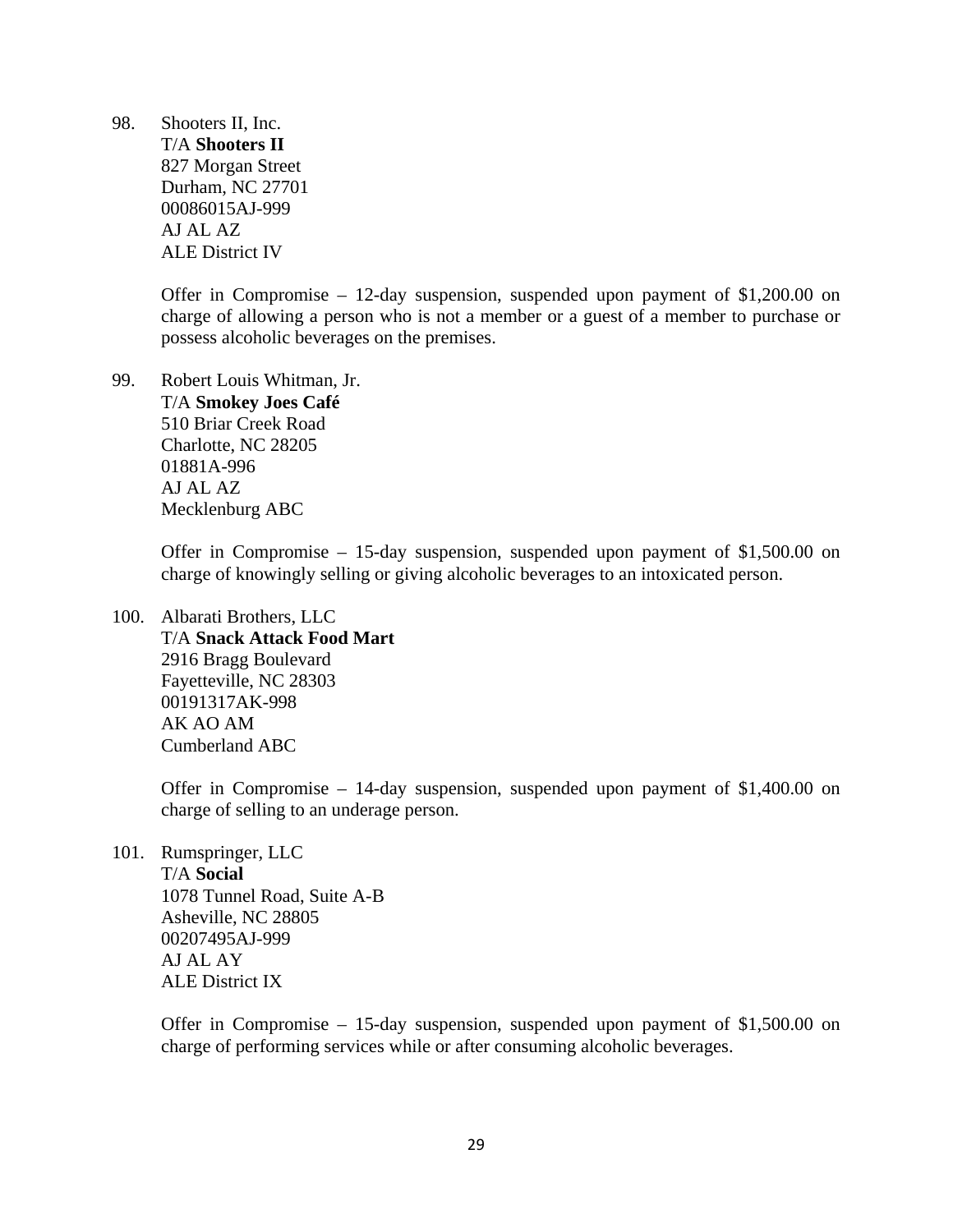102. Ayed Yahya Ali Alshami T/A **Tobacco Station and Food Mart 2**  123 North Main Street Spring Lake, NC 28390 00211526AK-999 AK AM ALE District V

> Offer in Compromise – Five-day suspension, suspended upon payment of \$500.00 on charge of establishing or maintaining living quarters in or connected to the licensed premises.

103. El Canal, Inc.

 T/A **Zapatas Mexican Restaurant and Cantina**  8927 J M Keynes Drive Charlotte, NC 28262 00143597AJ-999 AJ AL AY Mecklenburg ABC

Offer in Compromise – 10-day suspension, suspended upon payment of \$1,000.00 on charge of altering or defacing the mixed beverage tax stamp required to be affixed to a liquor container.

Cancellations:

104. Earnest Morgan American Legion Post 217, Inc. T/A **Earnest Morgan Post 217**  167 Wallace Springs Road Statesville, NC 28667 09311A-998 AS ALE District VII

> Offer in Compromise – Cancel ALL ABC permits on charges of (1) operation of the business with an ABC permit at that location is detrimental to the neighborhood, (2) knowingly allowing fighting or other disorderly conduct, (3) failure to maintain on the premises a current alphabetical roster of all members and their complete addresses, (4) possessing nontaxpaid alcoholic beverages on the licensed premises and (5) failure to insure that members' alcohol was stored in lockers labeled with the members' name.